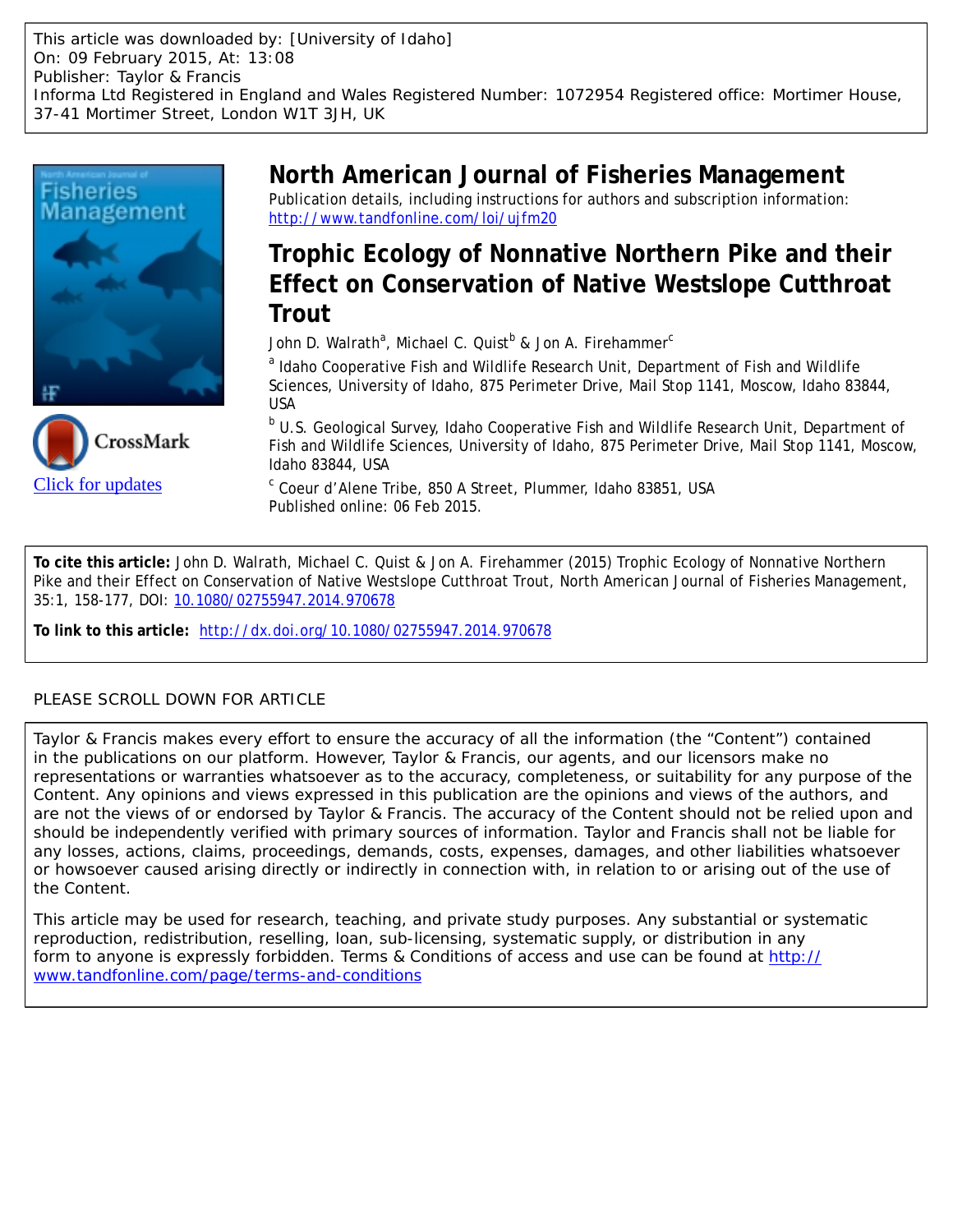### ARTICLE

## Trophic Ecology of Nonnative Northern Pike and their Effect on Conservation of Native Westslope Cutthroat Trout

## John D. Walrath\*

Idaho Cooperative Fish and Wildlife Research Unit, Department of Fish and Wildlife Sciences, University of Idaho, 875 Perimeter Drive, Mail Stop 1141, Moscow, Idaho 83844, USA

### Michael C. Quist

U.S. Geological Survey, Idaho Cooperative Fish and Wildlife Research Unit, Department of Fish and Wildlife Sciences, University of Idaho, 875 Perimeter Drive, Mail Stop 1141, Moscow, Idaho 83844, USA

## Jon A. Firehammer

Coeur d'Alene Tribe, 850 A Street, Plummer, Idaho 83851, USA

#### **A**bstract

Westslope Cutthroat Trout Oncorhynchus clarkii lewisi in Coeur d'Alene Lake, Idaho, have declined in recent years; predation by Northern Pike Esox lucius, a nonnative sport fish, is thought to be a causative mechanism. The goal of this study was to describe the seasonal food habits of Northern Pike and determine their influence on Westslope Cutthroat Trout in Coeur d'Alene Lake by using a bioenergetics modeling approach. Fish were sampled monthly from March 2012 to May 2013 using pulsed-DC electrofishing and experimental gillnetting in four bays. Northern Pike catch rates from electrofishing were generally low but increased slightly each season and were highest in the southern portion of the lake; catch rates from gillnetting were approximately 50% higher during the two spring sampling periods compared with the summer and fall. Seasonal growth and food habits of 695 Northern Pike (TL = 16.2–108.0 cm; weight = 24–9,628 g) were analyzed. Diets primarily consisted of kokanee O. nerka, Westslope Cutthroat Trout, and Yellow Perch Perca flavescens. Results of a bioenergetics model estimated that Westslope Cutthroat Trout represented approximately 2–30% of the biomass consumed by age-1–4 Northern Pike. Total Westslope Cutthroat Trout biomass consumed by Northern Pike (2008–2011 year-classes) across all seasons sampled was estimated to be 1,231 kg (95% CI = 723–2,396 kg), and the total number consumed was 5,641 (95%  $CI = 3,311–10,979$ . The highest occurrence of Westslope Cutthroat Trout in Northern Pike diets was observed during spring. Thus, reducing Northern Pike predation on Westslope Cutthroat Trout would be one tool worth considering for conserving Westslope Cutthroat Trout populations in Coeur d'Alene Lake.

The Cutthroat Trout Oncorhynchus clarkii historically had one of the most widespread distributions of any North American salmonid; however, Cutthroat Trout populations have been declining since the 19th century and are now a major focus of management and conservation (Gresswell 1988; Dunham 2002). A primary factor contributing to the decline of Cutthroat Trout is a reduction in habitat quality and quantity (Liknes and Graham 1988; Marnell 1988; Shepard et al. 2005; Gresswell 2011). The construction of dams has created movement barriers that interfere with spawning and other important life history events (Liknes and Graham 1988). Many populations also exist in watersheds with extensive agriculture, where channel dewatering and sedimentation are common (Moeller 1981; Liknes and Graham 1988). Changes in water quality and damage to riparian habitat from livestock grazing have been shown to exert negative effects on Cutthroat Trout populations

<sup>\*</sup>Corresponding author: walr7955@vandals.uidaho.edu Received March 7, 2014; accepted September 22, 2014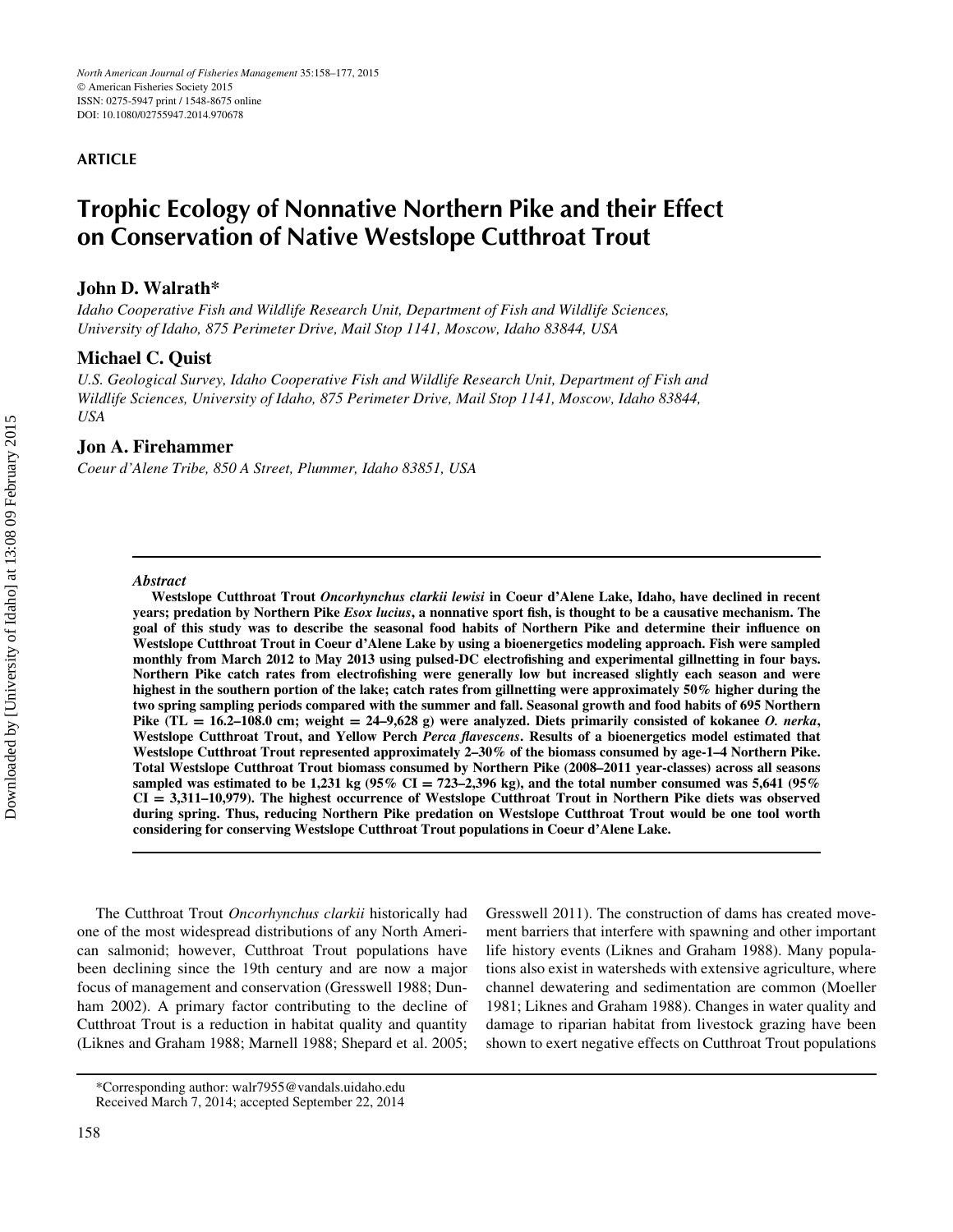(Peterson et al. 2010). In addition, the Cutthroat Trout was among the most common fish species encountered by European settlers in the 19th century and as a result was important for subsistence and commerce (Behnke 1988). The high catchability of Cutthroat Trout and a lack of harvest regulations for this species caused many populations to be overexploited in less than 100 years (Behnke 1988).

Nonnative fishes have been shown to negatively affect Cutthroat Trout populations through competition, predation, and hybridization (Rich 1992; Shepard et al. 2005; Tabor et al. 2007; Muhlfeld et al. 2008). As populations of Cutthroat Trout have become less abundant, water bodies have often been stocked with nonnative species to create or supplement fisheries. One of the greatest factors contributing to the decline of Cutthroat Trout is their interaction with nonnative Rainbow Trout O. mykiss, which compete and hybridize with Cutthroat Trout (Marnell 1988; Allendorf et al. 2004; Shepard et al. 2005; Muhlfeld et al. 2009). Many remaining genetically pure populations of Westslope Cutthroat Trout O. clarkii lewisi exist only in headwater streams where movement barriers protect them from nonnative species (Rasmussen et al. 2010). In fact, Westslope Cutthroat Trout populations known to be genetically pure currently inhabit less than 10% of this subspecies' historic distribution in the United States and less than 20% of its historic distribution in Canada (Shepard et al. 2005). Other species, such as Brown Trout Salmo trutta in large streams, Brook Trout Salvelinus fontinalis in small streams, and Lake Trout Salvelinus namaycush in lake systems, have also replaced Cutthroat Trout across the species' distribution (Behnke 2002; Quist and Hubert 2004). In addition to salmonids, various warmwater and coolwater species have been introduced into systems containing Cutthroat Trout, primarily to diversify recreational angling opportunities. Some of these species include Smallmouth Bass Micropterus dolomieu, Largemouth Bass M. salmoides, Northern Pike Esox lucius, Walleye Sander vitreus, and Sauger Sander canadensis. Nonnative top-level predators not only have an influence on native fishes but also can greatly alter prey population structure and dynamics (Tabor et al. 2007; Muhlfeld et al. 2008).

Introductions of nonnative species have contributed to declines in Cutthroat Trout populations, particularly Westslope Cutthroat Trout, across much of the Pacific Northwest (Rich 1992; Naughton et al. 2004; Tabor et al. 2007; Muhlfeld et al. 2008). In Idaho, Westslope Cutthroat Trout are native to the Kootenai, Pend Oreille, Spokane, Clearwater, and Salmon River systems in the northern part of the state. Historically, Westslope Cutthroat Trout were abundant in Idaho and as a result were important for subsistence and commerce (Wallace and Zaroban 2013). In addition, Westslope Cutthroat Trout have cultural significance to Native Americans. In the past, the Coeur d'Alene Tribe in northern Idaho relied on Westslope Cutthroat Trout for subsistence, harvesting roughly 42,000 fish per year from Coeur d'Alene Lake and the St. Joe River (Firehammer et al. 2012). However, Westslope Cutthroat Trout in Coeur d'Alene Lake have declined drastically, and conservation efforts have been initiated.

Over the last 10–15 years, the Coeur d'Alene Tribe has implemented restoration practices in Lake and Benewah creeks (i.e., two tributaries to Coeur d'Alene Lake) to recover populations of adfluvial Westslope Cutthroat Trout. The Coeur d'Alene Tribe is focused on restoring stream spawning and rearing habitat by increasing sinuosity, creating deep pools, enhancing large woody debris, and reconnecting streams to their floodplains (Firehammer et al. 2012). Stream renovations were initiated to increase instream survival, but there is a critical knowledge gap associated with the survival of adfluvial Westslope Cutthroat Trout once they out-migrate to Coeur d'Alene Lake as juveniles and return to spawn as adults. Recently, the Coeur d'Alene Tribe embarked on an intensive PIT-tagging study to better understand juvenile survival and adult return rates. Of the 5,300 out-migrating juveniles that were tagged during 2005–2010, only 1.7% returned as adults to Lake Creek and 2.3% returned to Benewah Creek (Firehammer et al. 2012). These juvenile-to-adult return rates are 8– 12 times lower than estimates obtained using similar techniques in comparable systems (Huston et al. 1984; Stapp and Hayward 2002; Muhlfeld et al. 2009). The mechanism responsible for the poor survival of adfluvial Westslope Cutthroat Trout is unknown, but it is hypothesized to be the result of predation by nonnative species, particularly Northern Pike, in Coeur d'Alene Lake (Rich 1992; Naughton et al. 2004; Tabor et al. 2007; Muhlfeld et al. 2008).

Northern Pike are top-level predators with a circumpolar distribution. Due to their popularity in recreational fisheries, Northern Pike have been introduced into systems across North America (Crossman 1978). In addition to being stocked for sport fishery enhancement, Northern Pike have also been introduced to reduce densities of "nuisance" species, such as the Common Carp Cyprinus carpio and Gizzard Shad Dorosoma cepedianum (Pflieger 1997). Northern Pike are ambush predators that require littoral habitat with abundant vegetation for successful spawning (Crossman 1978; Casselman and Lewis 1996). They are also opportunistic predators that prefer softrayed fishes (Eklöv and Harrin 1989).

In the Coeur d'Alene River basin of northern Idaho, shallow, vegetated habitat and sloughs are common where tributaries enter Coeur d'Alene Lake. Juvenile adfluvial Westslope Cutthroat Trout out-migrate to Coeur d'Alene Lake during spring and must pass through habitat that is highly suitable for Northern Pike. Thus, there is the potential for spatial and temporal overlap between Westslope Cutthroat Trout and Northern Pike in areas where tributaries enter the lake. Given the need to better understand factors influencing Westslope Cutthroat Trout in Coeur d'Alene Lake, our objectives were to describe the seasonal food habits of Northern Pike in the lake and to estimate their consumption of Westslope Cutthroat Trout and other prey taxa.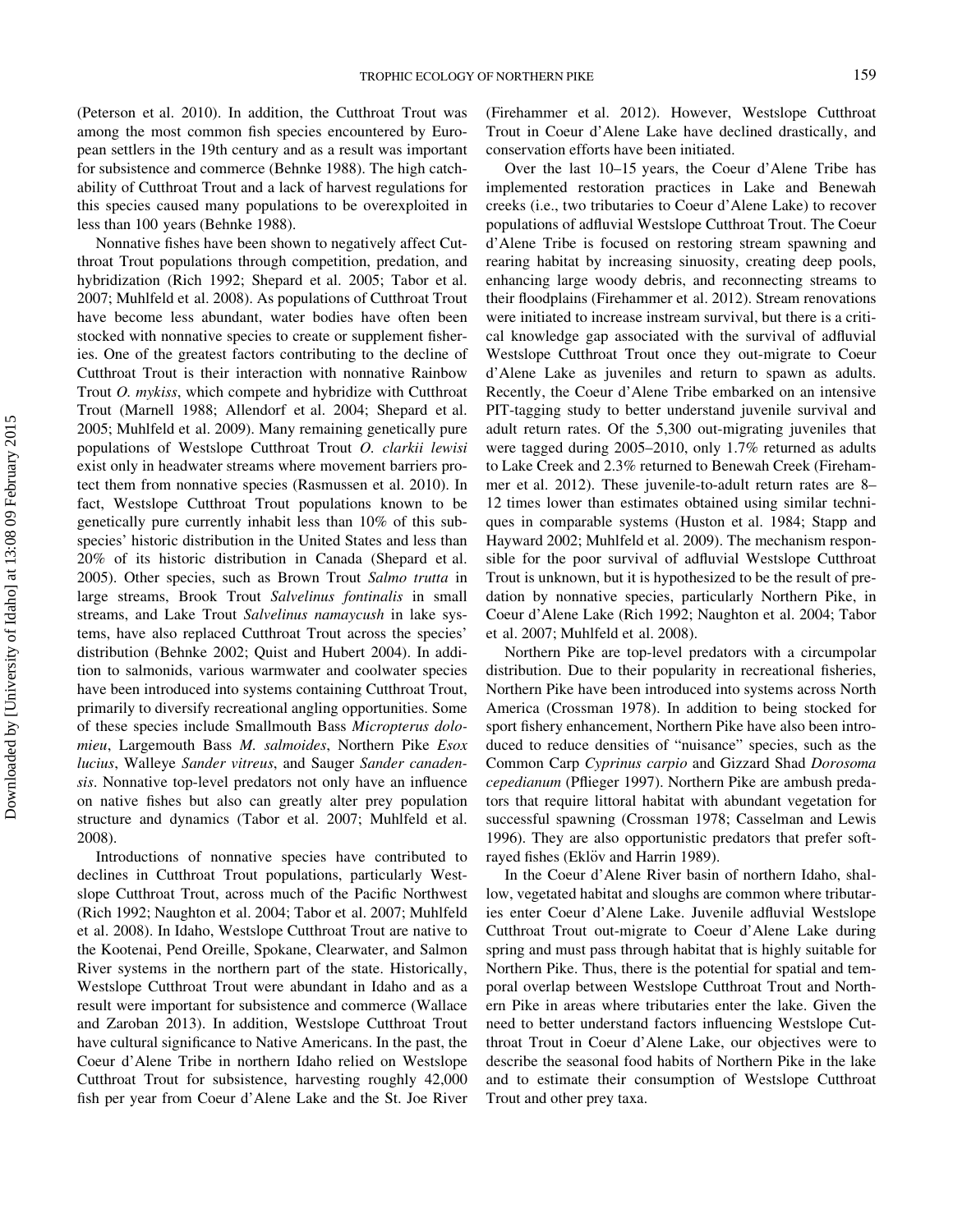#### **METHODS**

Coeur d'Alene Lake is the second-largest natural lake in Idaho, with a surface area of 12,700 ha (Figure 1). The lake has a mean depth of approximately 24 m and a maximum depth of 61 m (Rich 1992; Vitale et al. 2004). Primary tributaries to Coeur d'Alene Lake are the Coeur d'Alene and St. Joe rivers; many small streams also contribute to the system. Post Falls Dam was constructed on the outlet of Coeur d'Alene Lake in 1906 and raised the water level of the lake by 2.5 m, creating an abundance of shallow, vegetated habitats (Rich 1992). The lake has been classified as mesotrophic based on nutrient concentrations; however, heavy metals from 100 years of mining and ore processing in the watershed limit biological production (National Research Council 2005). Fisheries in Coeur d'Alene Lake are co-managed by the Coeur d'Alene Tribe and the Idaho Department of Fish and Game.

Native sport fish species in Coeur d'Alene Lake include Westslope Cutthroat Trout, Bull Trout Salvelinus confluentus, and Mountain Whitefish Prosopium williamsoni. Currently, sport fishes are primarily nonnative species, such as kokanee



FIGURE 1. Coeur d'Alene Lake, located in northern Idaho. The Idaho Department of Fish and Game manages the lake north of the Coeur d'Alene River mouth; the Coeur d'Alene Tribe manages the lake south of the river mouth as well as the Lake Creek watershed. Sampling sites were located in Cougar Bay, Wolf Lodge Bay, Windy Bay, and Benewah Lake.

O. nerka, Chinook Salmon O. tshawytscha, Rainbow Trout, Brook Trout, Largemouth Bass, Smallmouth Bass, Black Crappie Pomoxis nigromaculatus, Pumpkinseed Lepomis gibbosus, Yellow Perch, Brown Bullhead Ameiurus nebulosus, Black Bullhead Ameiurus melas, and Northern Pike. Other notable native species in the basin include Northern Pikeminnow Ptychocheilus oregonensis and Longnose Sucker Catostomus catostomus. Tench Tinca tinca, a nonnative species in North America, is also common in Coeur d'Alene Lake.

Four major bays (i.e., Wolf Lodge Bay, Cougar Bay, Windy Bay, and Benewah Lake) in Coeur d'Alene Lake were selected for this study because they are the primary areas where Northern Pike are common or because they represent important areas for sport fish management (Figure 1; Rich 1992; Firehammer et al. 2012). Stratified random sampling was used to select sampling sites by dividing the shoreline of each bay into 300-m sections and randomly assigning a gear type to a section. A sampling event consisted of sampling 18 nonoverlapping sections composed of 12 gillnetting sites and 6 electrofishing sites. Sampling occurred once per month in Cougar and Wolf Lodge bays from March 2012 to May 2013. Windy Bay and Benewah Lake were sampled once per month during June–November 2012 and twice per month from March to May in both 2012 and 2013. Spring biweekly sampling was performed to increase the resolution in Windy Bay and Benewah Lake, where the Coeur d'Alene Tribe is intensely monitoring Westslope Cutthroat Trout in tributaries (i.e., Lake and Benewah creeks). Hazardous lake conditions prevented us from sampling during winter (December 2012–February 2013).

Northern Pike were sampled using pulsed-DC electrofishing and experimental gill nets. Electrofishing was conducted using a 5,000-W generator mounted in an aluminum boat with Smith-Root equipment (Smith-Root, Inc., Vancouver, Washington). Power output was standardized to 2,750–3,250 W based on ambient water conductivity ( $\mu$ S/cm; Miranda and Boxrucker 2009). In an effort to minimize mortality and prey digestion, gill nets (46  $\times$  1.8 m, with panels of 2.5-, 3.2-, 3.8-, 4.4-, and 5.0-cm bar-measure mesh) were fished for 1.5–2.0 h. Kobler et al. (2008) found that Northern Pike movement was more homogeneous during winter months than in other months, with slightly higher movement occurring during the day. Those authors also reported that Northern Pike were most active at dawn and dusk during the summer. Therefore, we conducted sampling at dusk in May–September and during the day in October–April. Additionally, operation of a boat at night with low water levels and ice became hazardous during fall and winter.

All Northern Pike were measured for TL to the nearest millimeter and were weighed to the nearest gram. Each Northern Pike was marked by completely removing the left pelvic fin (Nielson 1992; Guy et al. 1997). Age structures (i.e., left pelvic fin ray) were collected from 10 fish per centimeter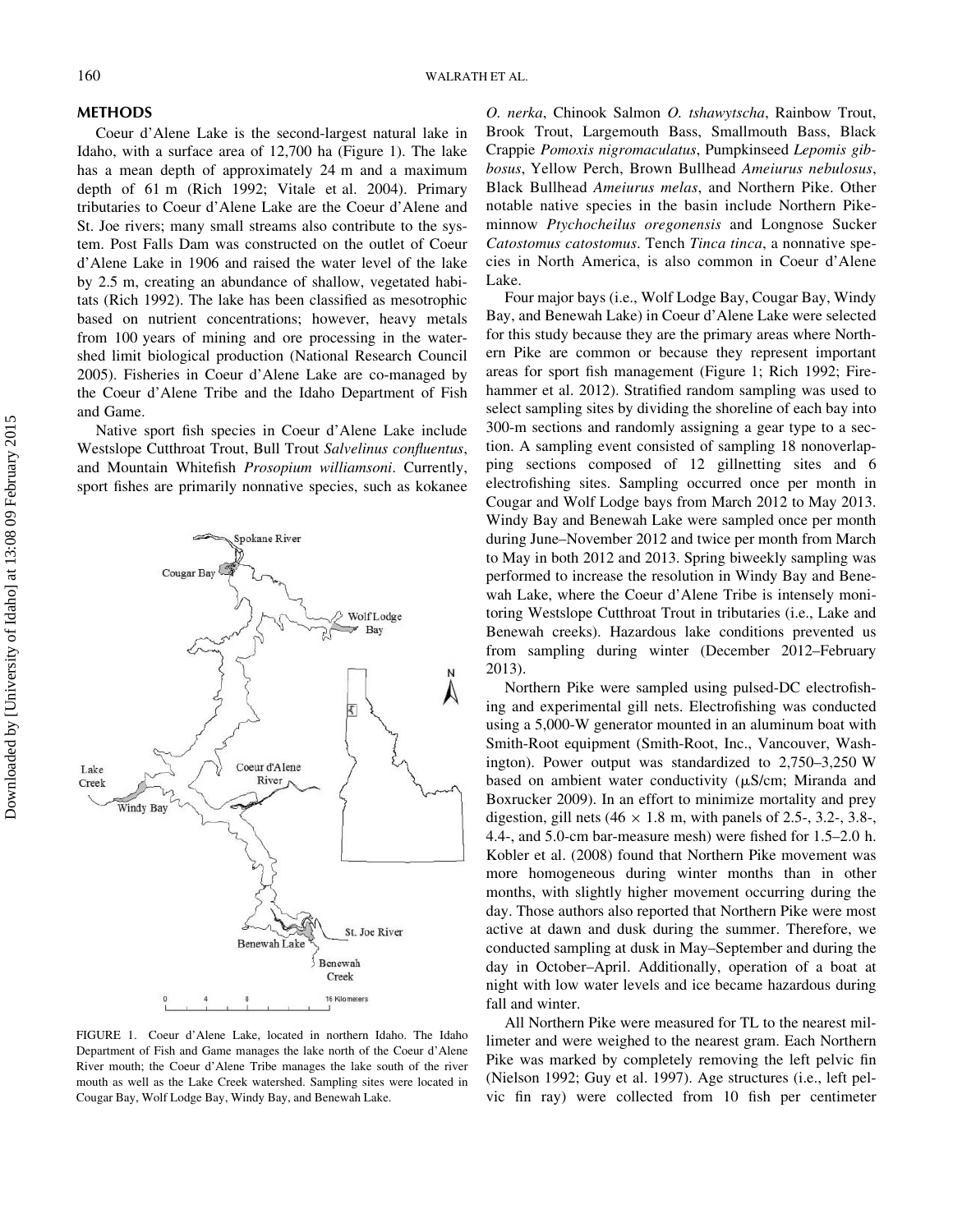length-group (Laine et al. 1991; Quist et al. 2012). Fin rays were placed into coin envelopes and were allowed to air dry before processing (Koch and Quist 2007). Cleithra from Northern Pike were collected to corroborate ages from pelvic fin rays. Agreement between cleithrum ages and pelvic fin ray ages was 100%.

Half of the captured Northern Pike were tagged by using an individually numbered, nonreward FD-94 T-bar anchor tag (7.6 cm; Floy Tag, Inc., Seattle) inserted near the posterior end of the dorsal fin. All other Northern Pike were tagged with an individually numbered, nonreward Carlin dangler tag (0.6  $\times$  1.6 cm; Floy Tag; Quist et al. 2010) in the caudal peduncle. Individually numbered tags were used to obtain individual recapture histories, which were used to estimate Northern Pike population abundance in Program MARK (Cooch and White 2010).

Stomach contents were obtained via gastric lavage from 5 fish per centimeter length-group during each sampling event in each bay. A 12-V, 14.4-L/min pump (Fimco, North Sioux City, South Dakota) equipped with a pressure gauge, changeable hose fittings, and a pressure-release valve was used to flush stomachs (Light et al. 1983; Bowen 1996; Venturelli and Tonn 2006). Large prey items that were not flushed from the stomach were removed using forceps. Filtered water held in an on-board container was used for the lavage process to ensure that samples were not contaminated with organisms from the lake. Before a fish was released, a gastroscope was inserted through the esophagus and into the stomach to ensure the removal of all prey items, water, and air. If prey items were observed, the lavage process was repeated until the stomach was empty. Stomach contents were fixed with 10% buffered formalin (Garvey and Chipps 2012). The efficiency of removing all prey items from stomachs with the pulsed gastric lavage technique was evaluated by dissecting mortalities and examining their stomachs for any remaining content; efficiency was 98%. Stomach contents were also scanned for PIT tags by using an Allflex ISO compact reader (Allflex, San Antonio, Texas), as adfluvial Westslope Cutthroat Trout in Lake and Benewah creeks are PIT-tagged.

In the laboratory, vertebrate diet items were counted and identified to species, and invertebrate diet items were counted and identified to order. Lengths of prey items were measured to the nearest 0.002 cm by using a caliper (Mitutoyo, Aurora, Illinois). Wet and dry weights were measured to the nearest milligram. For partially digested items, total lengths and weights were estimated from hard structures (e.g., vertebrae and head capsules) by using published length–weight equations (Duke and Crossley 1975; Dumont et al. 1975; Smock 1980; Evenson and Kruse 1982; Rust 1991; Garvey and Stein 1993; Ganihar 1997; Altindag et al. 1998; Behnke et al. 1999; Sabo et al. 2002; Anders et al. 2003; Baumgartner and Rothhaupt 2003; Wigley et al. 2003).

Relative weight  $(W_r)$  was used to evaluate body condition of Northern Pike:

$$
W_r = \left(\frac{W}{W_s}\right) \times 100,
$$

where W is the weight of an individual and  $W_s$  is the standard weight from a species-specific length–weight regression (Neumann et al. 2012). A  $W_r$  value greater than 100 indicates above-average body condition.

Food habits data were pooled by season based on water temperature: spring (March–May), summer (June–August), and fall (September–November). All data were summarized by Northern Pike year-class for those year-classes that were represented by at least five individuals in each season (i.e., the 2008–2011 year-classes). Frequency of occurrence, percent by number, percent energy contribution, and prey-specific energy contribution were used to summarize the diet data (Garvey and Chipps 2012). Percent energy contribution was estimated by multiplying the weight of a taxon by its caloric value and then dividing the total energy of that taxon by the total energy of all prey items. Prey-specific energy contribution was the percentage of energy contributed by a prey taxon to total energy (all taxa) for only those stomachs in which the prey taxon occurred (Amundsen et al. 1996). Only Northern Pike with identifiable prey items in their stomachs were used in the food habits analysis. Unidentifiable prey items were rare  $\left($  <1%) and therefore removed from further analysis.

To gain insight on prey importance, feeding strategy, and components of diet niche width for Northern Pike in Coeur d'Alene Lake, we used a modification of the Costello method, which plots the prey-specific energy contribution of a prey taxon against its frequency of occurrence (Amundsen et al. 1996). Feeding strategies can be defined as follows: (1) rare taxa occur at low frequencies, contribute little energy, and are typical of a generalist diet; (2) prey taxa that occur at high frequencies and that contribute substantial amounts of energy indicate specialization at the population level; and (3) prey taxa with low frequencies of occurrence and high prey-specific energy contributions indicate specialization by individuals (Amundsen et al. 1996).

Bioenergetics modeling conducted with Fish Bioenergetics 3.0 (Hanson et al. 1997) was used to estimate the weights of various taxa consumed by Northern Pike. Bioenergetics models are popular for understanding the growth and trophic ecology of fishes and are based on the generalized equation

$$
C = (R + A + S) + (F + U) + (\Delta B + G),
$$

where  $C =$  consumption,  $R =$  respiration,  $A =$  active metabolism,  $S =$  specific dynamic action,  $F =$  egestion,  $U =$  excretion,  $\Delta B$  = somatic growth, and  $G$  = gonad production (Hanson et al. 1997). The simulation covered 440 d (from March 15, 2012, to May 31, 2013) with a daily time step and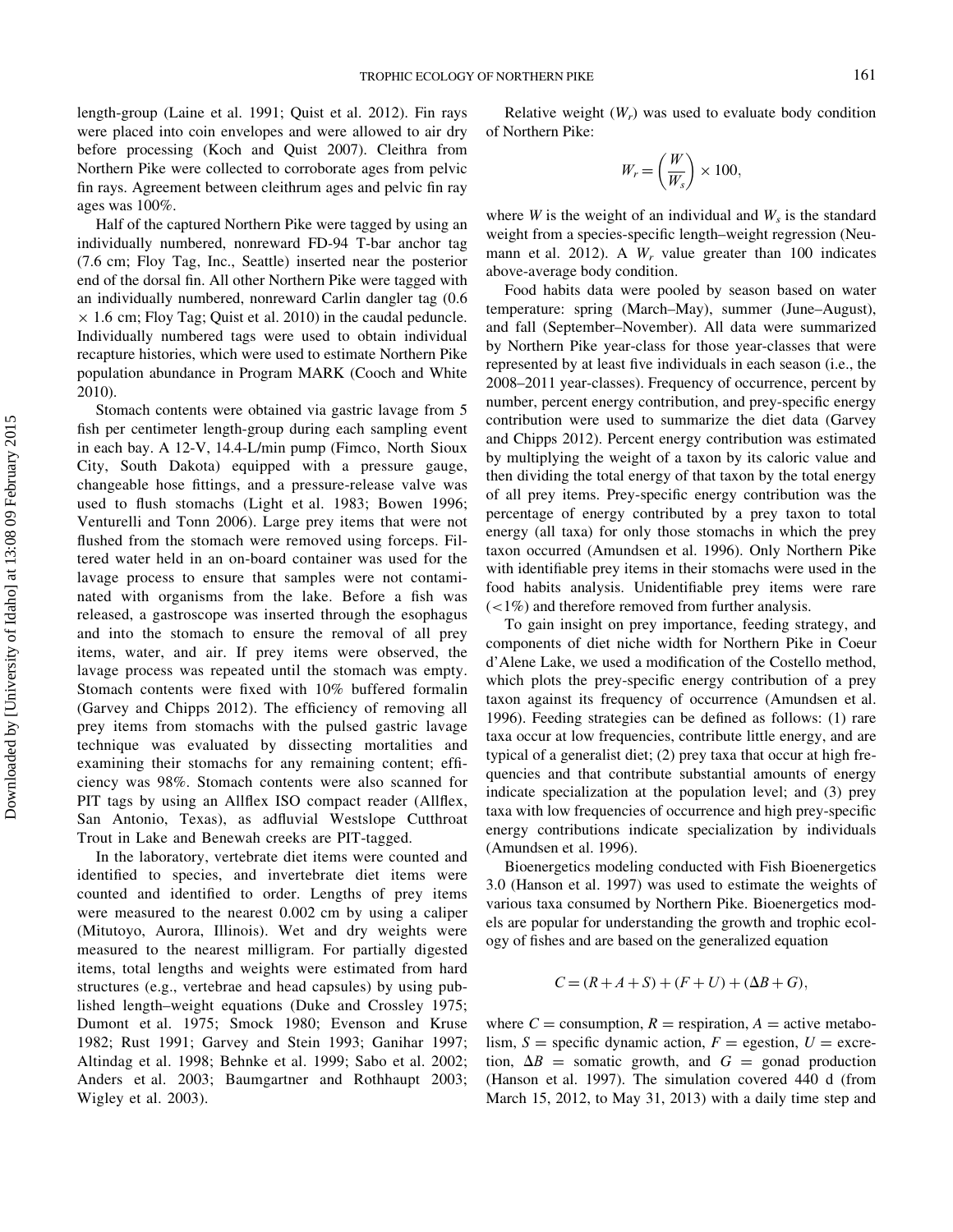TABLE 1. Biomass (g) of individual prey types consumed by Northern Pike in Coeur d'Alene Lake, Idaho, as estimated with bioenergetics models. Estimates are provided for each Northern Pike year-class (2008–2011) and each season. Months were grouped together based on water temperature: spring (March–May), summer (June–August), and fall (September–November).

|                                              |                | 2011 year-class |              |                | 2010 year-class |                |              |                |  |  |
|----------------------------------------------|----------------|-----------------|--------------|----------------|-----------------|----------------|--------------|----------------|--|--|
| Taxon                                        | Spring<br>2012 | Summer<br>2012  | Fall<br>2012 | Spring<br>2013 | Spring<br>2012  | Summer<br>2012 | Fall<br>2012 | Spring<br>2013 |  |  |
| Invertebrates                                |                |                 |              |                |                 |                |              |                |  |  |
| Annelida                                     | 28.88          | 0.00            | 0.00         | 0.05           | 0.00            | 0.00           | 0.00         | 0.01           |  |  |
| Coleoptera                                   | 0.00           | 0.00            | 0.00         | 0.00           | 0.07            | 0.90           | 0.00         | 0.00           |  |  |
| Decapoda                                     | 0.00           | 0.00            | 0.00         | 0.00           | 0.00            | 0.00           | 0.00         | 0.00           |  |  |
| Hymenoptera                                  | 0.00           | 0.00            | 0.00         | 0.00           | 0.00            | 0.00           | 0.00         | 0.00           |  |  |
| Odonata                                      | 0.00           | 0.00            | 0.00         | 0.00           | 0.04            | 0.00           | 0.00         | 0.00           |  |  |
| Fish                                         |                |                 |              |                |                 |                |              |                |  |  |
| Catostomidae                                 |                |                 |              |                |                 |                |              |                |  |  |
| Largescale Sucker                            | 7.04           | 0.00            | 0.00         | 0.00           | 30.31           | 1.47           | 58.50        | 0.00           |  |  |
| Centrarchidae                                |                |                 |              |                |                 |                |              |                |  |  |
| <b>Black Crappie</b>                         | 30.20          | 0.00            | 0.00         | 1.18           | 0.00            | 0.00           | 8.67         | 29.42          |  |  |
| Bluegill                                     | 0.00           | 0.00            | 549.67       | 4.82           | 0.00            | 0.00           | 18.02        | 0.00           |  |  |
| <b>Largemouth Bass</b>                       | 0.00           | 87.63           | 0.00         | 0.00           | 0.00            | 0.08           | 7.66         | 0.00           |  |  |
| Unknown species                              | 0.00           | 0.00            | 0.00         | 0.00           | 0.00            | 0.00           | 12.38        | 0.00           |  |  |
| White Crappie Pomoxis annularis              | 0.00           | 0.00            | 0.00         | 0.41           | 0.00            | 0.00           | 0.00         | 0.00           |  |  |
| Clupeidae                                    |                |                 |              |                |                 |                |              |                |  |  |
| Pacific Herring Clupea pallasii              | 0.00           | 0.00            | 0.00         | 0.00           | 0.00            | 0.00           | 0.00         | 3.81           |  |  |
| Cottidae                                     |                |                 |              |                |                 |                |              |                |  |  |
| Sculpin                                      | 0.00           | 0.00            | 0.00         | 0.00           | 0.00            | 0.00           | 0.00         | 0.00           |  |  |
| Cyprinidae                                   |                |                 |              |                |                 |                |              |                |  |  |
| Northern Pikeminnow                          | 0.00           | 0.00            | 0.00         | 0.00           | 0.00            | 0.00           | 0.00         | 0.00           |  |  |
| Tench                                        | 0.00           | 0.00            | 0.00         | 0.00           | 0.00            | 0.00           | 0.00         | 0.00           |  |  |
| Esocidae                                     |                |                 |              |                |                 |                |              |                |  |  |
| Northern Pike                                | 0.00           | 0.00            | 0.00         | 0.00           | 0.00            | 0.02           | 0.00         | 0.00           |  |  |
| Ictaluridae                                  |                |                 |              |                |                 |                |              |                |  |  |
| <b>Brown Bullhead</b>                        | 0.00           | 17.82           | 0.00         | 0.00           | 17.77           | 0.00           | 17.27        | 0.74           |  |  |
| Percidae                                     |                |                 |              |                |                 |                |              |                |  |  |
| Yellow Perch $< 15.0$ cm                     | 24.50          | 134.96          | 264.77       | 32.25          | 46.59           | 19.33          | 97.55        | 196.65         |  |  |
| Yellow Perch $\geq 15.0$ cm                  | 0.00           | $0.00\,$        | 0.00         | 155.60         | 106.07          | 92.76          | 174.83       | 77.91          |  |  |
| Salmonidae                                   |                |                 |              |                |                 |                |              |                |  |  |
| Kokanee                                      | 0.00           | 0.00            | 0.00         | 94.53          | 238.26          | 55.03          | 108.86       | 98.50          |  |  |
| Unknown species                              | 0.00           | 0.00            | 0.00         | 0.68           | 0.00            | 0.00           | 0.00         | 3.88           |  |  |
| <b>Westslope Cutthroat Trout</b>             | 0.00           | 0.00            | 0.00         | 26.80          | 216.79          | 345.48         | 0.00         | 96.55          |  |  |
| Other                                        |                |                 |              |                |                 |                |              |                |  |  |
| Idaho giant salamander Dicamptodon aterrimus | 0.00           | 0.00            | 0.00         | 0.00           | 0.00            | 0.00           | 1.99         | 0.00           |  |  |
| Detritus                                     | 32.99          | 46.24           | 0.00         | 0.00           | 0.00            | 12.23          | 0.01         | 0.00           |  |  |

was divided into four periods (i.e., spring, summer, and fall 2012; and spring 2013) to better represent seasonal trends in consumption and growth for each Northern Pike year-class. Bioenergetics models were not developed for winter (i.e., December 1, 2012–March 14, 2013) because no sampling occurred during that period.

The two most common uses of bioenergetics models are for estimating how environmental conditions affect growth and

estimating the weight of prey consumption by predators (Hartman and Kitchell 2008). The models require water temperature data, prey energy densities, predator energy densities, and cohort-specific information on diet proportions, initial weights, final weights, and physiological parameters for the focal species (e.g., Hanson et al. 1997; Muhlfeld et al. 2008). Water temperature was recorded by three Onset temperature loggers (Model H08-001-02; Onset, Cape Cod, Massachusetts)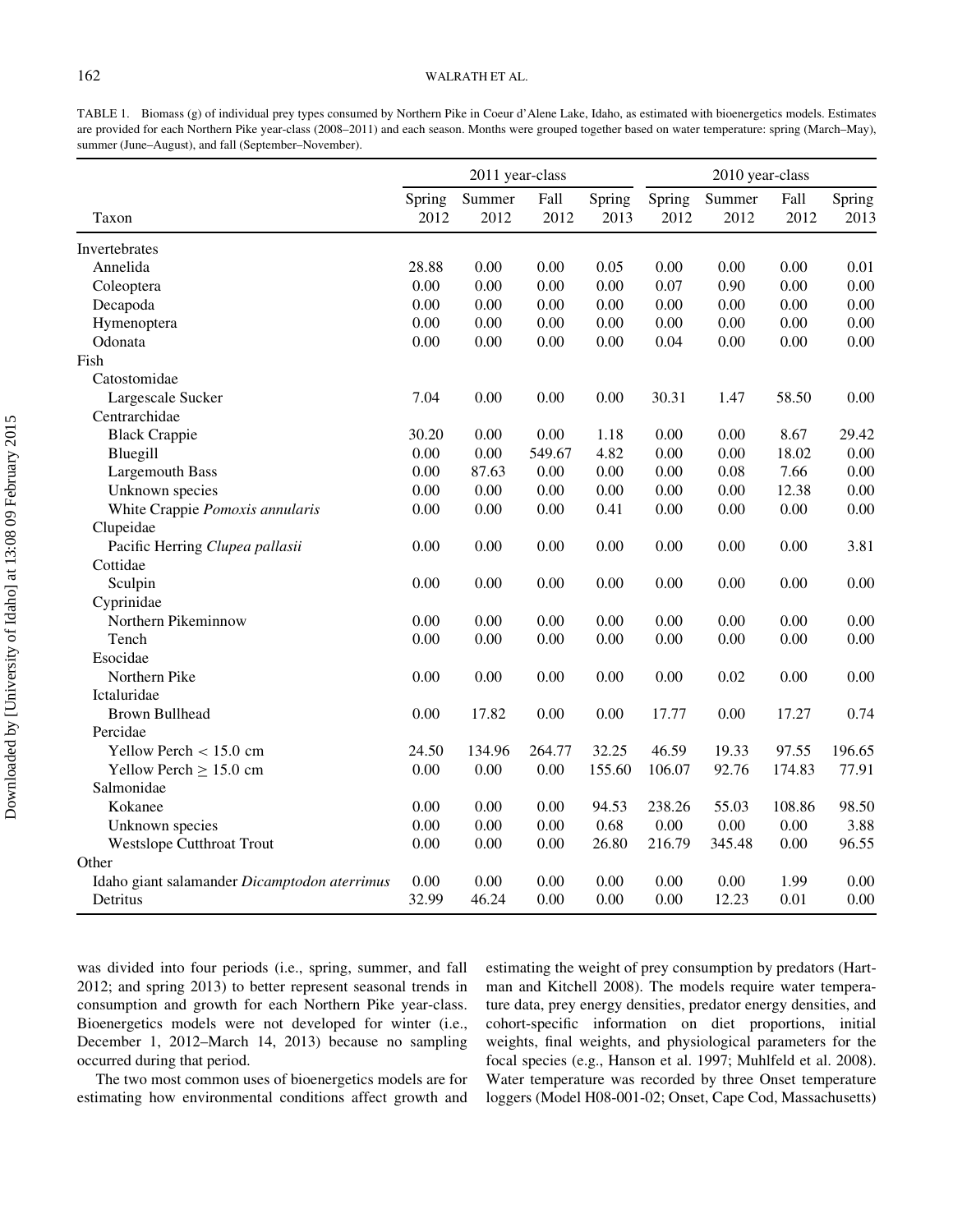|                                              |                | 2009 year-class |              |                | 2008 year-class |                |              |                |  |  |
|----------------------------------------------|----------------|-----------------|--------------|----------------|-----------------|----------------|--------------|----------------|--|--|
| Taxon                                        | Spring<br>2012 | Summer<br>2012  | Fall<br>2012 | Spring<br>2013 | Spring<br>2012  | Summer<br>2012 | Fall<br>2012 | Spring<br>2013 |  |  |
| Invertebrates                                |                |                 |              |                |                 |                |              |                |  |  |
| Annelida                                     | 0.24           | 0.00            | 0.00         | 64.88          | 0.21            | 0.00           | 0.00         | 0.00           |  |  |
| Coleoptera                                   | 0.00           | 0.00            | 0.00         | 0.00           | 0.00            | 0.00           | 0.00         | 0.00           |  |  |
| Decapoda                                     | 0.00           | 196.72          | 0.00         | 0.00           | 0.00            | 0.00           | 0.00         | 0.00           |  |  |
| Hymenoptera                                  | 0.00           | $0.00\,$        | 0.00         | 0.00           | 0.00            | 0.04           | 0.00         | 0.00           |  |  |
| Odonata                                      | 0.00           | $0.00\,$        | 0.00         | 0.00           | 0.00            | $0.00\,$       | 0.00         | 0.00           |  |  |
| Fish                                         |                |                 |              |                |                 |                |              |                |  |  |
| Catostomidae                                 |                |                 |              |                |                 |                |              |                |  |  |
| Largescale Sucker                            | 0.00           | $0.00\,$        | 35.57        | 19.95          | 0.00            | 0.00           | 0.00         | 0.00           |  |  |
| Centrarchidae                                |                |                 |              |                |                 |                |              |                |  |  |
| <b>Black Crappie</b>                         | 0.00           | 0.00            | 53.73        | 0.00           | 0.21            | 0.00           | 0.00         | 22.87          |  |  |
| Bluegill                                     | 0.00           | $0.00\,$        | 53.05        | 0.00           | 0.00            | $0.00\,$       | 0.00         | 0.00           |  |  |
| <b>Largemouth Bass</b>                       | 18.63          | $0.00\,$        | 230.66       | 0.00           | 0.00            | 0.00           | 0.00         | 0.00           |  |  |
| Unknown species                              | 0.00           | 0.00            | 0.00         | 0.00           | 0.00            | 0.00           | 9.76         | 64.19          |  |  |
| White Crappie Pomoxis annularis              | 0.00           | 0.00            | 0.00         | 0.00           | 0.00            | 0.00           | 0.00         | 0.00           |  |  |
| Clupeidae                                    |                |                 |              |                |                 |                |              |                |  |  |
| Pacific Herring Clupea pallasii              | 0.00           | 0.00            | 0.00         | 113.99         | 0.00            | 0.00           | 0.00         | 0.00           |  |  |
| Cottidae                                     |                |                 |              |                |                 |                |              |                |  |  |
| Sculpin                                      | 0.00           | 0.00            | 0.00         | 0.00           | 0.52            | 0.00           | 0.00         | 0.00           |  |  |
| Cyprinidae                                   |                |                 |              |                |                 |                |              |                |  |  |
| Northern Pikeminnow                          | 0.00           | 0.00            | 44.36        | 12.82          | 0.00            | 0.00           | 0.00         | 0.00           |  |  |
| Tench                                        | 0.00           | 0.00            | 0.00         | 125.10         | 36.29           | 0.00           | 0.00         | 0.00           |  |  |
| Esocidae                                     |                |                 |              |                |                 |                |              |                |  |  |
| Northern Pike                                | 0.00           | 0.00            | 0.00         | 0.00           | 13.16           | 0.00           | 0.00         | 0.00           |  |  |
| Ictaluridae                                  |                |                 |              |                |                 |                |              |                |  |  |
| <b>Brown Bullhead</b>                        | 18.05          | 217.82          | 38.88        | 0.00           | 0.05            | 0.00           | 0.00         | 16.56          |  |  |
| Percidae                                     |                |                 |              |                |                 |                |              |                |  |  |
| Yellow Perch $< 15.0$ cm                     | 76.59          | 3.68            | 210.26       | 95.65          | 41.55           | 0.00           | 0.22         | 0.00           |  |  |
| Yellow Perch $\geq 15.0$ cm                  | 50.40          | 118.98          | 29.73        | 87.16          | 16.76           | 73.15          | 160.93       | 129.20         |  |  |
| Salmonidae                                   |                |                 |              |                |                 |                |              |                |  |  |
| Kokanee                                      | 233.62         | 186.63          | 339.03       | 181.87         | 80.85           | 786.76         | 296.44       | 178.93         |  |  |
| Unknown species                              | 13.44          | 0.00            | 0.00         | 0.00           | 37.31           | 0.00           | 56.42        | 0.00           |  |  |
| <b>Westslope Cutthroat Trout</b>             | 142.29         | 4.80            | 128.28       | 52.04          | 74.39           | 18.66          | 287.11       | 160.69         |  |  |
| Other                                        |                |                 |              |                |                 |                |              |                |  |  |
| Idaho giant salamander Dicamptodon aterrimus | 0.00           | 0.00            | 0.00         | 0.00           | 0.00            | 0.00           | 0.00         | 0.00           |  |  |
| Detritus                                     | 0.00           | 0.00            | 0.02         | 0.00           | 0.00            | 36.72          | 0.00         | 0.00           |  |  |

in each of the four bays. Temperature loggers were placed at depths varying from 0.9 to 10.7 m across bays and recorded the temperatures that were likely to be experienced by Northern Pike. The loggers recorded a water temperature  $({}^{\circ}C)$  every 6 h to generate a mean daily temperature. Caloric densities for prey items and predators were obtained from the published literature (Cummins and Wuycheck 1971; Yule and Luecke 1993; Bryan et al. 1996; Hanson et al. 1997; Liao et al. 2004; Antolos et al. 2005; Muhlfeld et al. 2008). Dietary

information for each sampling day was aggregated across all individual Northern Pike by year-class and was input into the model as the proportion by weight of prey taxa consumed. Initial and final weights of Northern Pike for each period and year-class were estimated using the median weights of individuals from each year-class. If an initial or final weight was less than the previous value, the weight was assumed to be the same as that recorded for the previous period. Physiological parameters from Bevelhimer et al. (1985) were developed for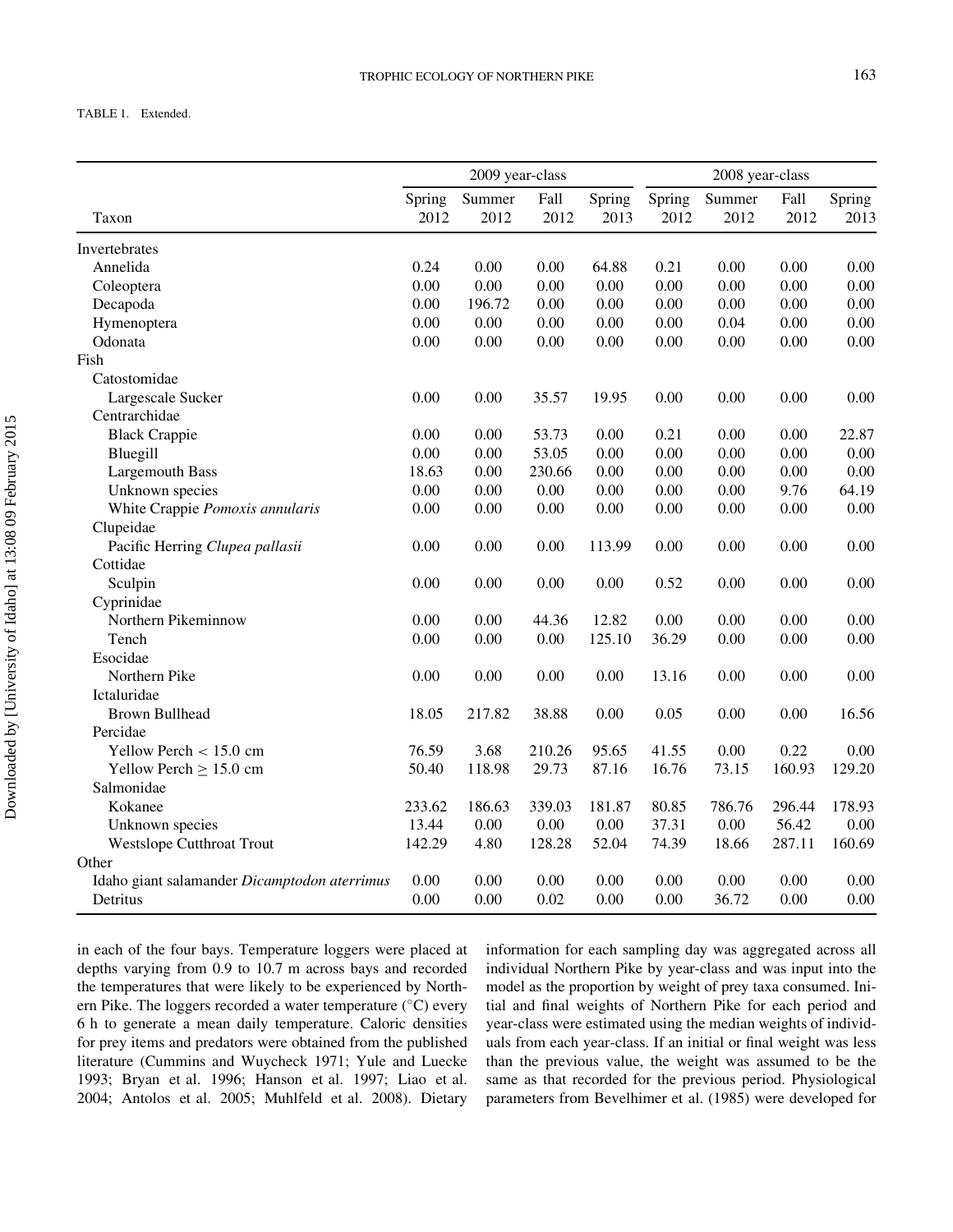#### 164 WALRATH ET AL.

TABLE 2. Total biomass (g) of individual prey types consumed by Northern Pike in Coeur d'Alene Lake, as estimated with bioenergetics models. Estimates are presented for each Northern Pike year-class (2008–2011) as well as summed across year-classes.

| 2009<br>2008<br>2011<br>2010<br>Taxon<br>Invertebrates                  | Total<br>94.27 |
|-------------------------------------------------------------------------|----------------|
|                                                                         |                |
|                                                                         |                |
| Annelida<br>28.93<br>0.01<br>0.21<br>65.12                              |                |
| 0.00<br>0.97<br>Coleoptera<br>0.00<br>0.00                              | 0.97           |
| 0.00<br>0.00<br>196.72<br>0.00<br>Decapoda                              | 196.72         |
| 0.00<br>0.00<br>0.00<br>0.04<br>Hymenoptera                             | 0.04           |
| Odonata<br>0.00<br>0.04<br>0.00<br>0.00                                 | 0.04           |
| Fish                                                                    |                |
| Catostomidae                                                            |                |
| 7.04<br>Largescale Sucker<br>90.27<br>55.52<br>0.00                     | 152.83         |
| Centrarchidae                                                           |                |
| <b>Black Crappie</b><br>31.39<br>38.09<br>53.73<br>23.08                | 146.29         |
| 554.49<br>18.02<br>53.05<br>0.00<br>Bluegill                            | 625.57         |
| 7.74<br>249.29<br>0.00<br><b>Largemouth Bass</b><br>87.63               | 344.66         |
| 12.38<br>0.00<br>73.95<br>Unknown species<br>0.00                       | 86.33          |
| 0.41<br>0.00<br>0.00<br>0.00<br>White Crappie                           | 0.41           |
| Clupeidae                                                               |                |
| 3.81<br>Pacific Herring<br>0.00<br>113.99<br>0.00                       | 117.80         |
| Cottidae                                                                |                |
| 0.00<br>0.00<br>0.00<br>0.52<br>Sculpin                                 | 0.52           |
| Cyprinidae                                                              |                |
| Northern Pikeminnow<br>0.00<br>0.00<br>57.18<br>0.00                    | 57.18          |
| Tench<br>0.00<br>0.00<br>125.10<br>36.29                                | 161.39         |
| Esocidae                                                                |                |
| Northern Pike<br>0.00<br>0.02<br>0.00<br>13.16                          | 13.17          |
| Ictaluridae                                                             |                |
| <b>Brown Bullhead</b><br>17.82<br>35.78<br>16.61<br>274.75              | 344.96         |
| Percidae                                                                |                |
| Yellow Perch $< 15.0$ cm<br>486.48<br>360.13<br>386.19<br>41.77         | 1,274.56       |
| Yellow Perch $\geq 15.0$ cm<br>155.60<br>451.57<br>286.28<br>380.04     | 1,273.48       |
| Salmonidae                                                              |                |
| Kokanee<br>500.65<br>941.14<br>94.53<br>1,342.98                        | 2,879.31       |
| 0.68<br>3.88<br>13.44<br>93.73<br>Unknown species                       | 111.73         |
| 26.80<br><b>Westslope Cutthroat Trout</b><br>658.82<br>327.40<br>540.85 | 1,553.86       |
| Other                                                                   |                |
| Idaho giant salamander<br>0.00<br>0.00<br>0.35<br>0.00                  | 0.35           |
| 79.23<br>12.24<br>Detritus<br>0.02<br>36.72                             | 128.22         |
| 1,571.02<br>3,198.94<br>2,599.93<br>2,196.74<br>All prey                |                |

Northern Pike varying from 12.8 to 22.7 cm TL and from 9.5 to 53.2 g. Bean (2010) demonstrated that there is a risk of overestimating consumption when the parameters developed by Bevelhimer et al. (1985) are applied to larger individuals  $(i.e., >22.7 cm)$ . Therefore, to correct inaccuracies for larger individuals, Bean (2010) developed parameters for Northern Pike varying from 25.0 to 71.8 cm TL and from 86 to 2,146 g. Thus, physiological parameters from Fish Bioenergetics 3.0 (i.e., Bevelhimer et al. 1985) were used for the 2011 yearclass, whereas parameters from Bean (2010) were used for the

2008–2010 year-classes. Bioenergetics models were not developed for the 2005–2007 year-classes, as fewer than five individuals were captured during each season.

After all species- and site-specific data were entered, the proportion of maximum consumption  $(P_c)$  was calculated as

$$
P_c = \frac{C}{(C_{max} \times r_c)},
$$

where C is the estimated consumption,  $C_{max}$  is the maximum consumption of a specific ration at a given temperature, and  $r_c$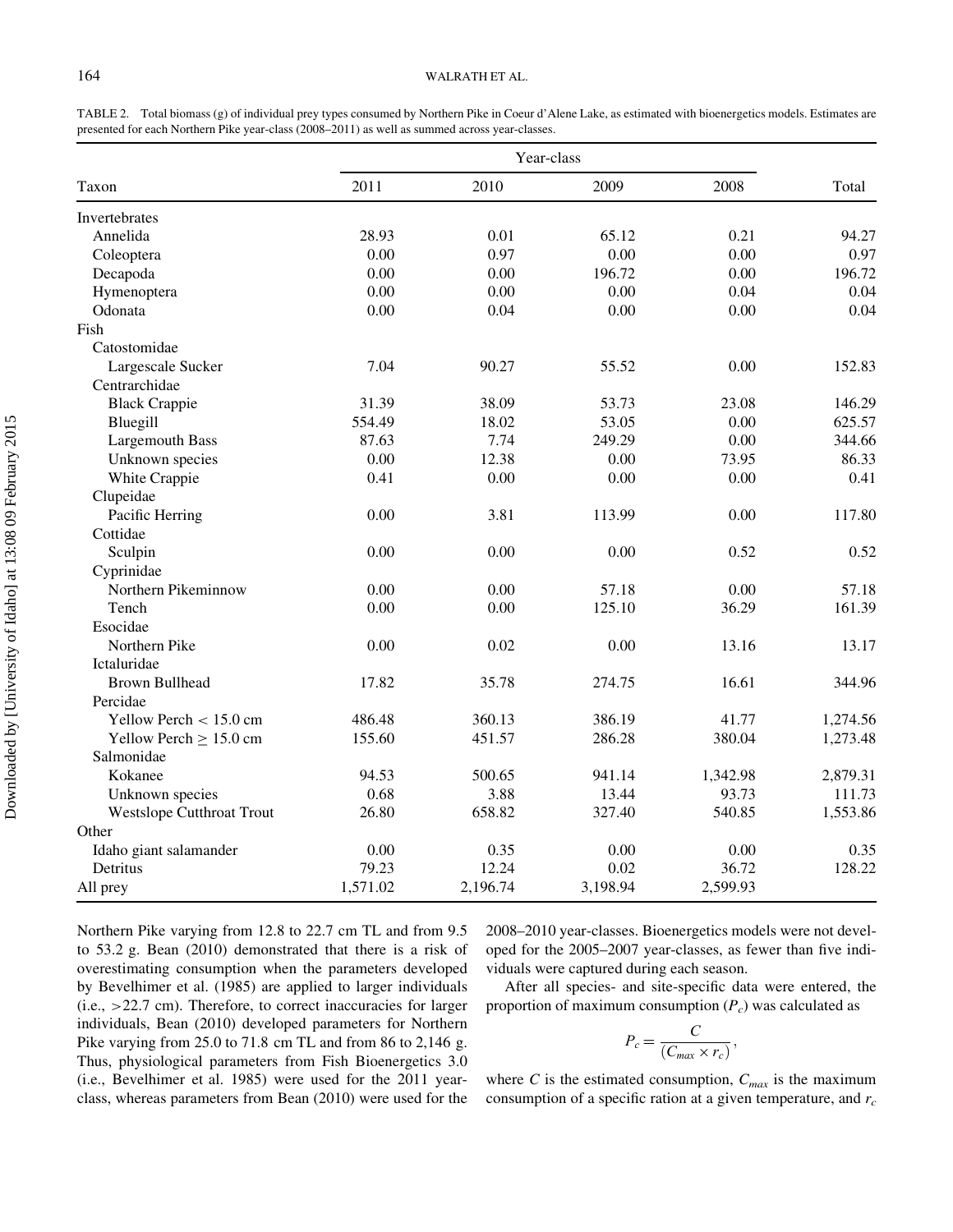| Year-class | Age composition $(\%)$ | Northern Pike $N$    | Total WCT biomass (kg)   |
|------------|------------------------|----------------------|--------------------------|
| 2011       | 19.5                   | $637(358-1,240)$     | $17.1(9.6-33.2)$         |
| 2010       | 31.4                   | $1,026(576-1,997)$   | $676.1(379.8-1,315.8)$   |
| 2009       | 30.8                   | $1,007(565-1,959)$   | 329.6 (185.1–641.4)      |
| 2008       | 11.8                   | 386 (217–751)        | 208.6 (117.2–405.9)      |
| Total      | 93.5                   | $3,056(1,717-5,947)$ | $1,231.3(691.7-2,396.4)$ |

TABLE 3. Estimates of total Westslope Cutthroat Trout (WCT) biomass consumed by Northern Pike (2008–2011 year-classes) in Coeur d'Alene Lake from March 15, 2012, to May 31, 2013 (excluding December 1, 2012–March 15, 2013). Northern Pike age composition percentages were derived from an age–length key. The 95% CIs are shown in parentheses for Northern Pike abundance (N) and total WCT biomass.

is a temperature-dependent proportional adjustment of the consumption rate (Hanson et al. 1997). In the present model,  $P_c$  was estimated by solving the equation with observed growth and temperature data.

Program MARK (Cooch and White 2010) was used to estimate the population abundance of Northern Pike in each of the study bays in Coeur d'Alene Lake by using closed-population capture–recapture models. Closed capture models include a single mixture, so only two parameters are used: the capture probability  $(p_i)$  and the recapture probability  $(c_i)$ . We used this method to estimate population abundance with four models:  $M_0, M_b, M_t$ , and  $M_{tb}$ . Model  $M_0$  was the null model, with constant detection probabilities. Model  $M_b$  assumed that  $p_i$  was equal to  $c_i$ . Model  $M_t$  also assumed that  $c_i$  and  $p_i$  were equal, but the values were allowed to vary through time. In model  $M_{tb}$ ,  $p_i$  and  $c_i$  were modeled as constant offsets of one another. The four candidate models were compared in an information theoretic framework by using Akaike's information criterion corrected for small sample size (Burnham and Anderson 2002). The abundance of Northern Pike in each bay was aggregated to estimate the total population abundance. Total abundance of Northern Pike in each year-class was calculated by multiplying the estimated total population abundance by the percent age composition derived from an age–length key.

The total weight of Westslope Cutthroat Trout consumed seasonally by Northern Pike was estimated as follows: (population abundance of Northern Pike [2008–2011 year-classes])  $\times$  (the corresponding estimate of Westslope Cutthroat Trout biomass consumed by an individual Northern Pike). The estimated total number of Westslope Cutthroat Trout consumed by Northern Pike was derived from the Westslope Cutthroat Trout's (1) estimated total consumed biomass, (2) length– weight relationship, and (3) frequency of consumption.

#### RESULTS

Sampling was performed on 138 d, and 15,645 individual fish representing 24 species were captured. Electrofishing effort totaled 62.4 h, and 638 gill nets were fished for 1,166.0 h. In total, 58 Northern Pike were sampled with electrofishing and 678 were sampled with gillnetting. Although

electrofishing catch rates varied greatly among season and among bays, Northern Pike catch rates were consistently higher in Benewah Lake than in the other bays (Figure 2). Northern Pike catch rates from gillnetting during the two spring sampling periods were twice as high as the catch rates observed during summer and fall. The data suggest that body condition  $(W_r)$  of Northern Pike decreased between summer and fall and increased the following spring (Figure 3). Additionally, Northern Pike in Windy Bay tended to be in better condition than those in the other bays across all seasons. Among the 736 Northern Pike captured, 573 were marked, 98 were recaptured, and 73 were mortalities. The recapture rate of Northern Pike was highest (38%) in Windy Bay, whereas the recapture rate in the other bays was roughly 9%.

Seasonal growth and food habits were analyzed from 695 Northern Pike (including recaptures) varying from 16.2 to 108.0 cm TL and from 24 to 9,628 g. Age of Northern Pike varied from 1 to 7 years; approximately 95% of individuals were ages 1–4. In general, the majority of growth occurred between fall and spring for most of the Northern Pike yearclasses (Figure 4).

The proportion of empty stomachs varied among year-classes and seasons but was highest for most year-classes during spring 2012 (Figure 5; Appendix Table A.1). For Northern Pike belonging to the 2011 year-class, the diet was dominated by warmwater species (i.e., Yellow Perch, Bluegills Lepomis macrochirus, and Brown Bullheads). Salmonids became an important prey taxon for the 2011 year-class during the spring of 2013 and accounted for approximately 40% of the total energy consumed by that year-class. For older Northern Pike (2008–2010 year-classes), the diets were dominated by salmonids (i.e., kokanee and Westslope Cutthroat Trout). Throughout the year, kokanee represented the highest frequency of occurrence, percent by number, and energy contribution to the diet. Kokanee were consumed at the highest rate during summer, accounting for 87% of the total energy consumed. Northern Pike consumption of Westslope Cutthroat Trout was highly variable among seasons. During spring 2012, Westslope Cutthroat Trout occurred in approximately 25% of Northern Pike stomachs but contributed roughly 75% of the total energy consumed (Figure 5). During summer and fall,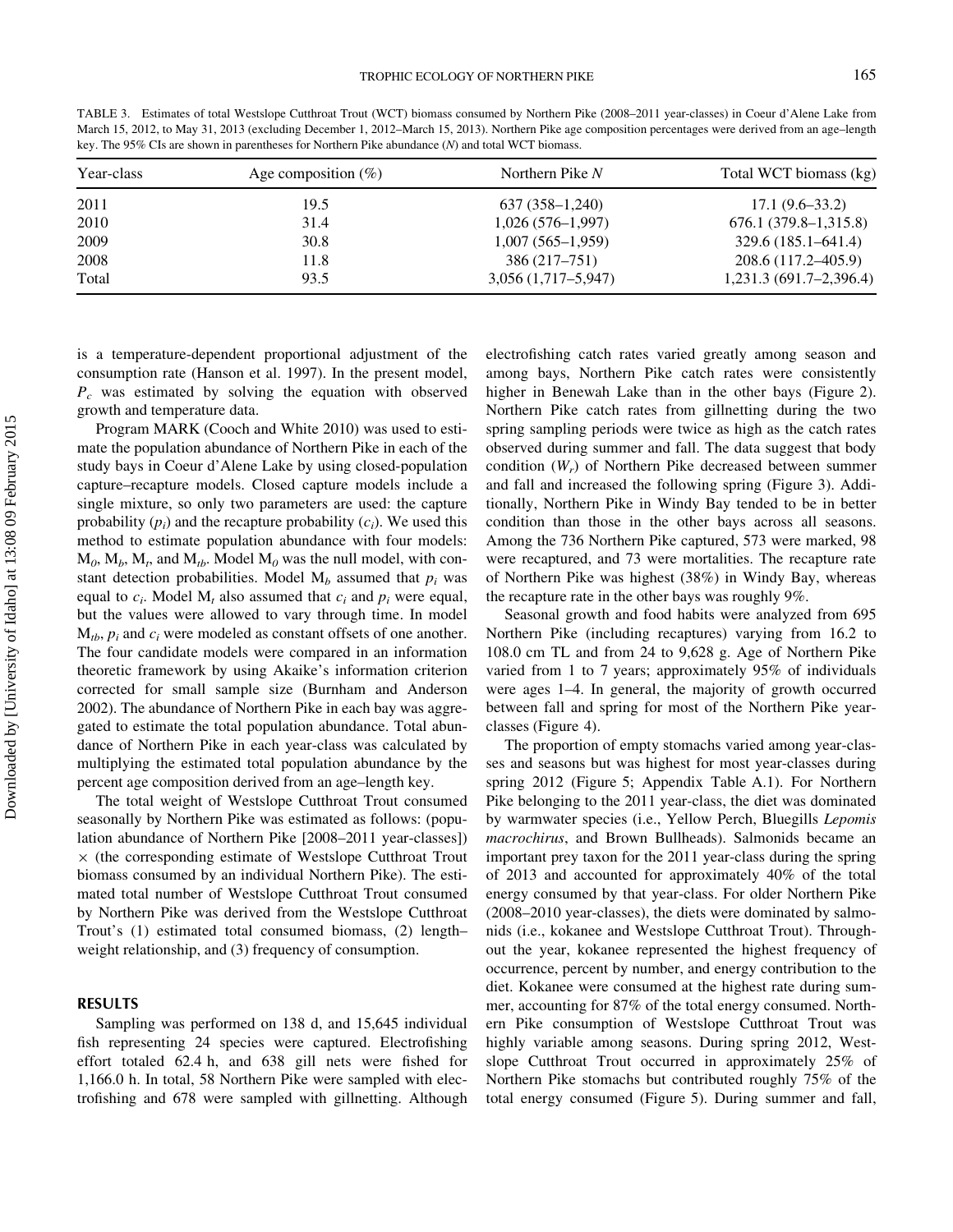

FIGURE 2. Mean (+SE) Northern Pike catch per unit effort (fish/h) with (A) electrofishing and (B) gillnetting by season in Coeur d'Alene Lake from March 2012 to May 2013. Months were grouped together based on water temperature: spring (March–May), summer (June–August), and fall (September–November).

percent occurrence and energy contribution of Westslope Cutthroat Trout in the diet decreased by about 50%. In spring 2013, the occurrence of Westslope Cutthroat Trout in Northern Pike diets increased again relative to summer and fall (Figure 5). The bioenergetics models estimated that Westslope Cutthroat Trout contributed approximately 2–30% of the biomass consumed by age-1–4 Northern Pike (Tables 1, 2). Seasonal  $P_c$  values for Northern Pike in Coeur d'Alene Lake were generally highest during spring and lowest during summer (Figure 6).

The estimate of Northern Pike abundance generated by the best candidate model was  $3,268$  fish (95% CI = 2,000–6,361) across the four study bays. For the Northern Pike year-classes used in the bioenergetics model (i.e., the 2008–2011 year-classes), abundance was estimated at  $3,056$  fish (95% CI = 1,793– 5,947; Table 3). The TL of Westslope Cutthroat Trout consumed by Northern Pike varied from 8.7 to 43.7 cm and averaged 25.0 cm (Figure 7). The TLs of Westslope Cutthroat Trout consumed by Northern Pike were highly variable across seasons and generally increased with Northern Pike TL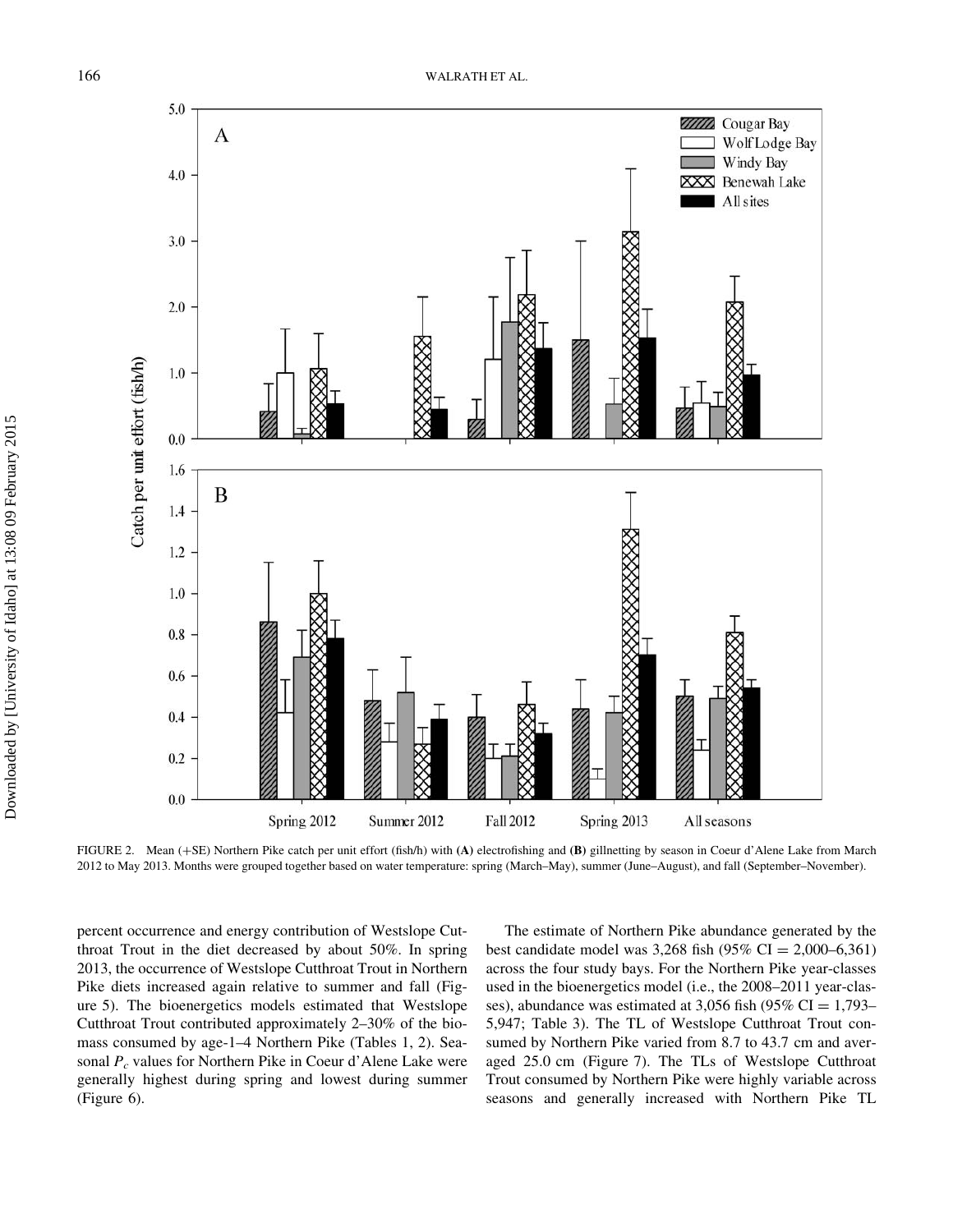

FIGURE 3. Mean (+SE) relative weights of Northern Pike captured in four bays of Coeur d'Alene Lake from March 2012 to May 2013. Means were calculated for each season as well as for each site across all seasons. Months were grouped together based on water temperature: spring (March–May), summer (June– August), and fall (September–November).

(Figure 8). The total Westslope Cutthroat Trout biomass consumed seasonally by Northern Pike (2008–2011 year-classes) in the four bays was estimated to be 1,231 kg (95% CI = 723– 2,396 kg), and the total number of Westslope Cutthroat Trout consumed was estimated at approximately 5,641 fish (95% CI  $= 3,311-10,979$ .

#### **DISCUSSION**

Northern Pike have been introduced into many watersheds to create recreational fishing opportunities throughout North America, including Coeur d'Alene Lake. Unfortunately, many studies have found that Northern Pike can have detrimental effects on native fishes (Muhlfeld et al. 2008; Sepulveda et al. 2013). Therefore, an understanding of the effects of Northern Pike on native fishes is critical for developing management strategies to balance recreational sport fisheries with efforts to conserve native fishes, particularly species like the Westslope Cutthroat Trout.

The food habits of Northern Pike have been extensively studied throughout the species' distribution; although Northern Pike are generally piscivorous, they are highly opportunistic (Frost 1954; Soupir et al. 2000; Venturelli and Tonn 2006). For example, Soupir et al. (2000) reported that invertebrates were common in Northern Pike diets when the availability and abundance of fish were low in six lakes within Voyageurs National Park, Minnesota. Similarly, in three eutrophic lakes in northeast Alberta that lacked prey fishes, introduced Northern Pike consumed leeches and other invertebrates (Venturelli and Tonn 2006). Northern Pike in the current study consumed a diversity of food items, including invertebrates, fish, and salamanders. Invertebrates were consumed sporadically throughout the year but contributed little to the overall amount of energy consumed by Northern Pike in Coeur d'Alene Lake. Rather, kokanee had the greatest energy contribution to the diets in each season. Westslope Cutthroat Trout were consumed at the highest frequency during spring. Northern Pike also preyed on spiny-rayed fishes (e.g., Yellow Perch and Black Crappies) throughout the year, with the highest occurrence in fall 2012 and spring 2013, likely a result of prey availability. Eklöv and Harrin (1989) reported that Northern Pike preferred soft-rayed fishes and that Northern Pike switched to spiny-rayed fishes or cannibalism when preferred prey types were unavailable.

Ontogenetic changes in the diet are common for Northern Pike (Frost 1954; Miller and Kramer 1971). The only exception appears to be in systems with simple fish assemblages (Soupir et al. 2000). In Coeur d'Alene Lake, ontogenetic shifts in the food habits of Northern Pike were apparent, particularly between ages 1 and 2. For the 2011 year-class, diets primarily consisted of Yellow Perch less than 15.0 cm, Brown Bullheads, and centrarchids during fall 2012. In spring 2013, the diets of the 2011 year-class shifted toward large Yellow Perch  $(i.e., \ge 15.0 \text{ cm})$  and salmonids. Although the data suggest that Northern Pike undergo an ontogenetic shift in feeding habits toward salmonids at a young age, factors such as prey availability, habitat, and gape size also likely play a role in the shift (Nilsson and Bronmark 2000).

Growth of Northern Pike in Coeur d'Alene Lake varied among year-classes and among seasons. Most year-classes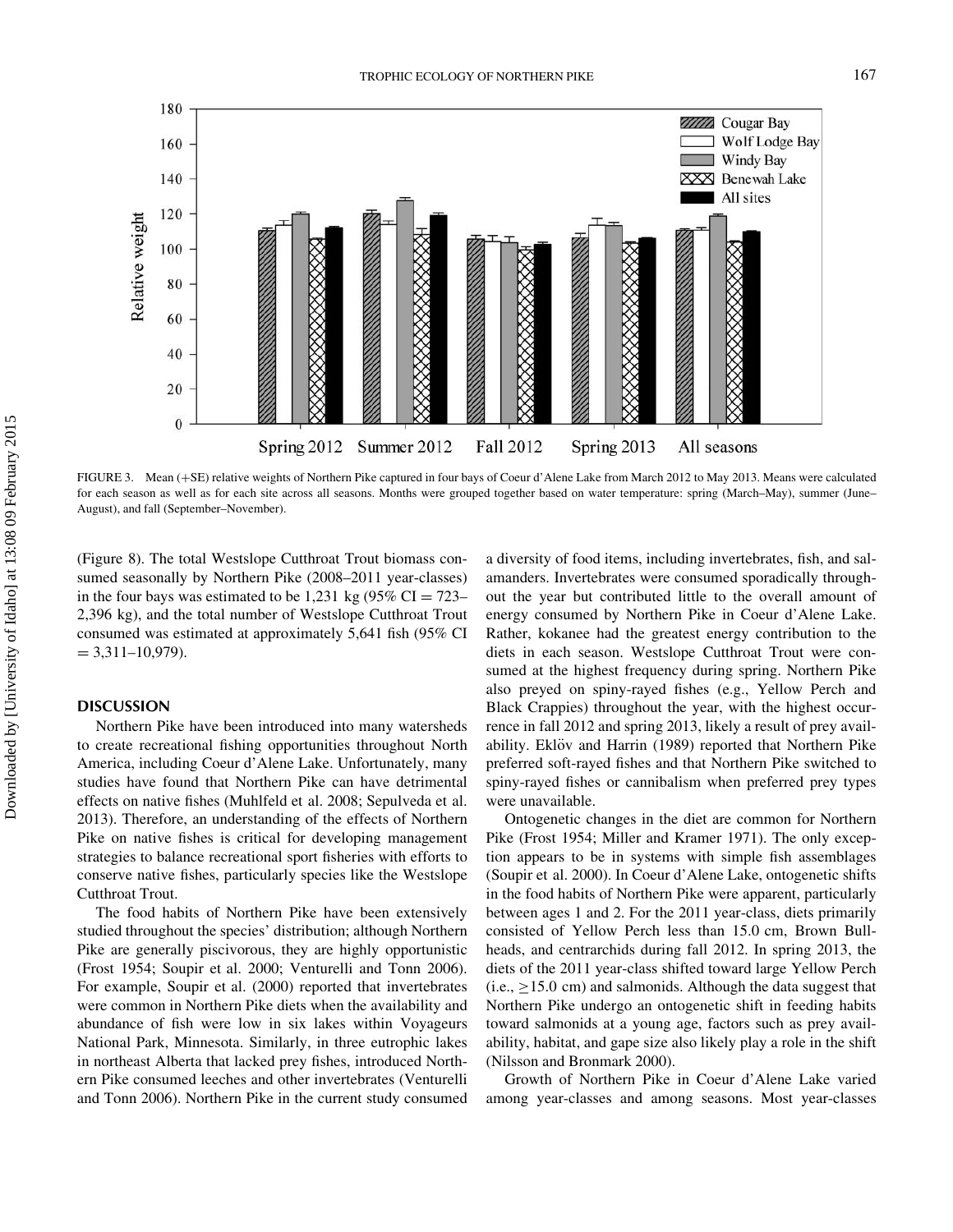

FIGURE 4. Mean  $(\pm SE)$  TLs and weights of Northern Pike from four yearclasses (black shaded circles  $= 2008$ ; open circles  $= 2009$ ; black shaded triangles  $= 2010$ ; open triangles  $= 2011$ ) sampled in Coeur d'Alene Lake from March 2012 to May 2013. Months were grouped together based on water temperature: spring (March–May), summer (June–August), and fall (September– November).

increased in weight from spring to summer, but weight then decreased in the fall. Interestingly, about 50% of the annual growth in weight was achieved between fall and the beginning of the next spring. Headrick and Carline (1993) reported similar results, with Northern Pike losing weight from May to October and then gaining weight from October to March. Other coolwater species have also been observed to exhibit the majority of their growth in the fall. For example, Quist et al. (2002) reported that for Walleyes in Glen Elder Reservoir, Kansas, approximately 80% of length and weight was achieved between August and October.

Percentage of  $C_{max}$  reflects the intensity of predation and prey availability (Rice et al. 1983). Seasonal  $P_c$  values were consistently highest for the 2011 year-class of Northern Pike in Coeur d'Alene Lake, likely due to the increased metabolic demand in juveniles (Bean 2010). We also observed a seasonal pattern in which estimates of  $P_c$  were generally highest during spring for all cohorts. The high estimates of  $P_c$  for spring likely reflect the availability of salmonids as prey and the postspawn feeding intensity of Northern Pike. Low  $P_c$  values for Northern Pike in the summer and fall are probably attributable to a decrease in prey availability and the lower metabolic rates achieved by Northern Pike as they move to cooler water during those seasons (Bevelhimer et al. 1985).

As concerns over nonnative species increase, many such species have been the focus of removal or suppression efforts (Mueller 2005; Spens and Ball 2008; Kolar et al. 2010). However, a high density of other nonnative species may actually assist in the recovery of native fish populations. When a predator's preferred prey is depleted, predators often switch to another prey type, thereby allowing the preferred prey type to recover (Sinclair et al. 2006). The current study suggests that some nonnative species may act as a predation buffer for Westslope Cutthroat Trout throughout much of the year. Specifically, kokanee and Yellow Perch (nonnative species) each accounted for 30% of the total annual biomass consumed by Northern Pike. The occurrence of a predation buffer has also been reported for other aquatic systems. Stapanian and Madenjian (2007) determined that when Sea Lampreys Petromyzon marinus began preying on Lake Trout in Lake Erie, Burbot Lota lota increased in abundance.

Nonnative prey species may create a predation buffer for Westslope Cutthroat Trout, but numerous studies in the Pacific Northwest have shown that Northern Pike consume large quantities of Westslope Cutthroat Trout when present. For example, Muhlfeld et al. (2008) estimated that Northern Pike in the upper Flathead River system, Montana, consumed approximately 13,000 Westslope Cutthroat Trout annually. Similarly, Rich (1992) reported that Westslope Cutthroat Trout contributed about 45% of the prey weight consumed by Northern Pike in Killarney Lake, Idaho. More importantly, the ability of Northern Pike to consume large quantities of Westslope Cutthroat Trout suggests that high densities of Westslope Cutthroat Trout may not be feasible in a system that contains Northern Pike. An exception was provided by Sepulveda et al. (2013), who reported that salmonid escapement objectives were met in Wood River Lake, Alaska, despite a high level of predation by Northern Pike. Sepulveda et al. (2013) hypothesized that salmonid and Northern Pike habitats were spatially segregated.

Northern Pike predation on Westslope Cutthroat Trout in Coeur d'Alene Lake decreased in the summer and fall,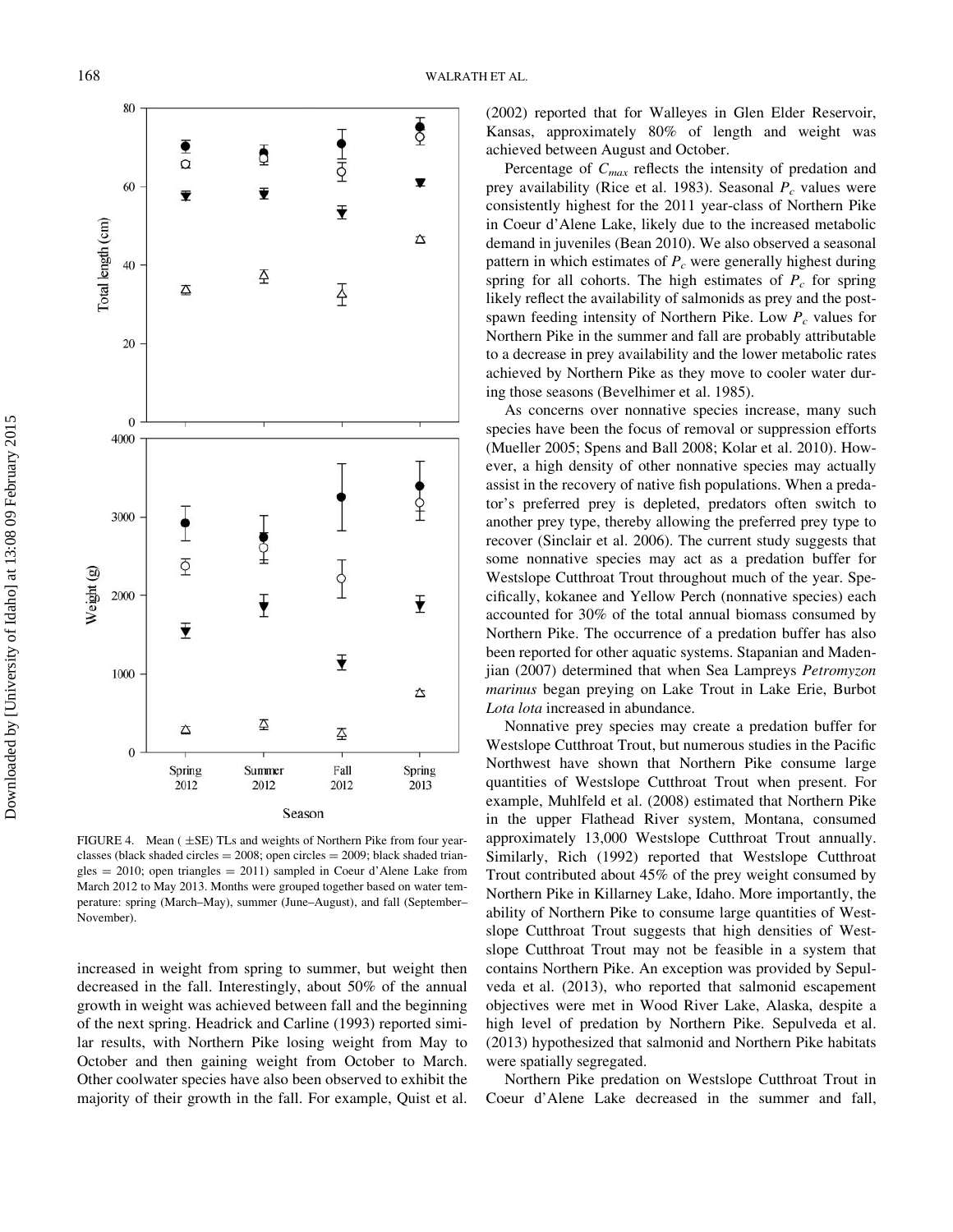

FIGURE 5. Frequency of occurrence and prey-specific energy contribution of prey types in the diets of Northern Pike sampled from Coeur d'Alene Lake during spring, summer, and fall 2012 and spring 2013. The seasonal frequency of empty stomachs and the sample size (n; the number of Northern Pike stomachs with diet contents) are also provided (INV = invertebrates; LSS = Largescale Sucker; BCR = Black Crappie; BLG = Bluegill; LMB = Largemouth Bass; WCR = White Crappie; CEN = Centrarchidae; HER = Pacific Herring; SCP = sculpin; NPM = Northern Pikeminnow; TNC = Tench; NPK = Northern Pike; BBH = Brown Bullhead; YLP-A = Yellow Perch  $\geq 15.0$  cm; YLP-J = Yellow Perch < 15.0 cm; KOK = kokanee; WCT = Westslope Cutthroat Trout; SAL = Salmonidae;  $DET =$  detritus;  $TAD =$  tadpole;  $SMB =$  Smallmouth Bass).

suggesting habitat segregation during those periods. Habitat segregation between salmonids and Northern Pike is possible because salmonids typically spend minimal time in the shallow, vegetated areas commonly occupied by Northern Pike (D'Angelo and Muhlfeld 2013). Unfortunately, the increased occurrence of Westslope Cutthroat Trout in Northern Pike diets during spring may negate any benefits obtained from habitat segregation during other time periods. Although the period of spatial overlap appears to be relatively short (i.e., April and May) based on Northern Pike diets, previous research has shown that Northern Pike can consume large quantities of prey over a short time period. In a study of the Danish River, Denmark, Jepsen et al. (1998) found that Northern Pike predation over a 3-week period was responsible for 56% of Atlantic Salmon Salmo salar smolt mortalities. In Coeur d'Alene Lake, approximately 80% of the predation on Westslope Cutthroat Trout in 2012 occurred during spring. However, the potential effects of Northern Pike predation on Westslope Cutthroat Trout varied depending on the study location. Although only 29% of the Northern Pike were captured in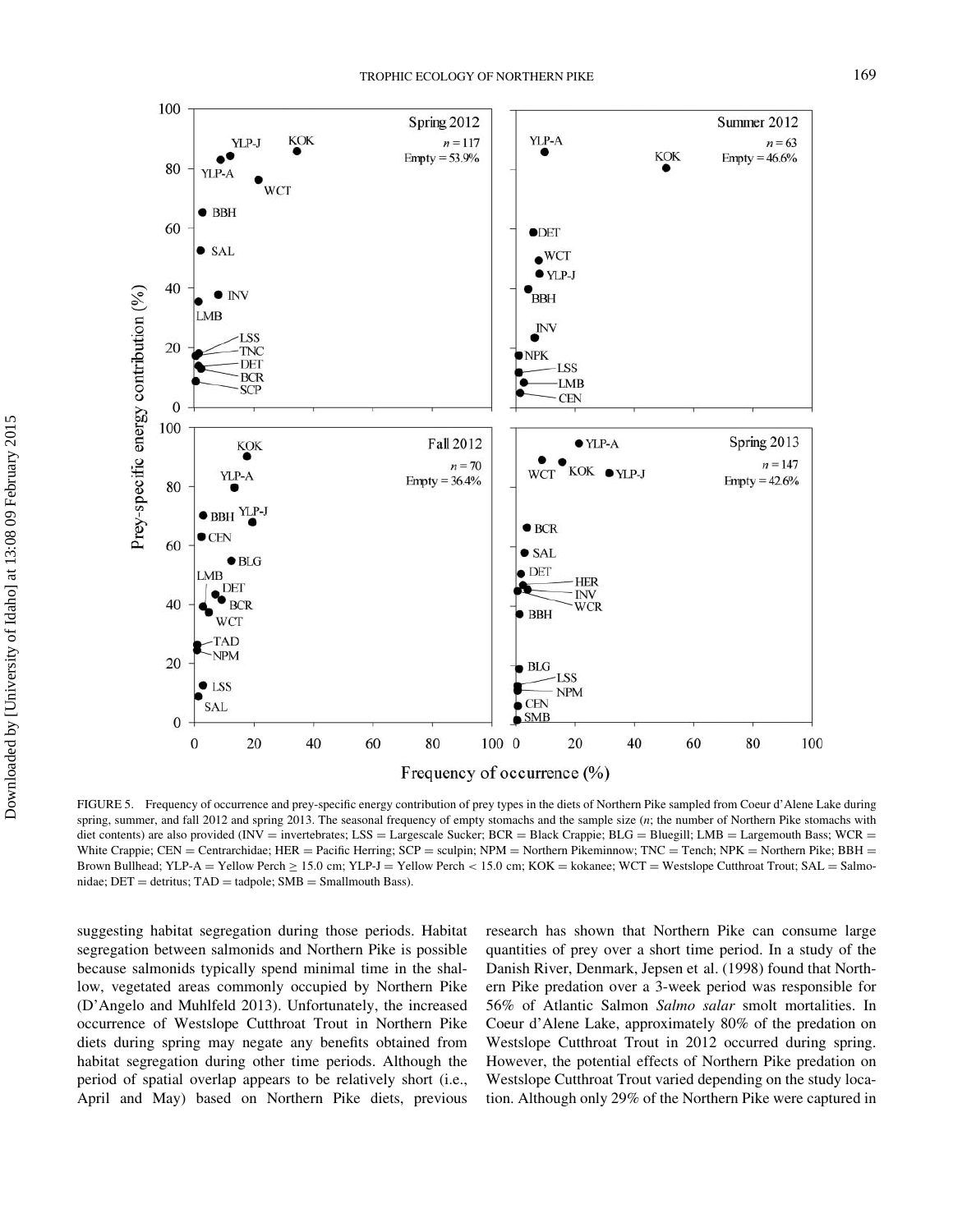

FIGURE 6. Proportion of maximum consumption  $(P_c)$  from the bioenergetics model used to estimate consumption and growth of four year-classes of Northern Pike in Coeur d'Alene Lake from March 2012 to May 2013. Months were grouped together based on water temperature: spring (March–May), summer (June–August), and fall (September–November).

Windy Bay, those fish accounted for 75% of the Westslope Cutthroat Trout that were consumed. Based on our estimates of abundance and consumption, Northern Pike consumed approximately 335 adult Westslope Cutthroat Trout  $(\geq 30.0 \text{ cm})$  in Windy Bay during spring 2012. In Lake Creek, the tributary that enters Windy Bay, the estimated abundance of spawning adult Westslope Cutthroat Trout was 410 fish (SE  $= 85$ ; Firehammer et al. 2012). Similar estimates are not available for 2013 or for tributaries of the other bays. Estimates of Westslope Cutthroat Trout consumption by Northern Pike are also conservative since no sampling occurred during winter. Nevertheless, the observed predation by Northern Pike is of concern and may explain the low juvenile-to-adult return rates



FIGURE 7. Length frequency histogram of adfluvial Westslope Cutthroat Trout consumed by Northern Pike in Coeur d'Alene Lake from March 2012 to May 2013. Dashed lines delineate the TL (cm) classes corresponding to juvenile, subadult, and adult Westslope Cutthroat Trout.



FIGURE 8. Relationship between Northern Pike TL (cm) and the TLs of Westslope Cutthroat Trout consumed seasonally in Coeur d'Alene Lake from March 15, 2012, to May 31, 2013.

of Westslope Cutthroat Trout (Firehammer et al. 2012). Fortunately, intense seasonal predation on Westslope Cutthroat Trout might be alleviated by reducing Northern Pike densities near the tributaries used by spawning Westslope Cutthroat Trout.

Various mechanical removal methods have been used or recommended to reduce densities of nonnative predators (Broughton and Fisher 1981; Mann 1985; Kulp and Moore 2000; Mueller 2005). Suppressing a nonnative predator such as Northern Pike may be important for conserving salmonids and other native fish species. However, desired effects from suppression efforts are usually diminished because the remaining individuals of the target species typically display compensatory increases in recruitment, survival, and growth (Kolar et al. 2010). Additionally, the amount of resources needed to reduce piscivore biomass in larger systems is generally prohibitive (Goeman et al. 1993). In some systems, complete eradication of nonnative piscivores is required for achieving viability of salmonid populations (Spens and Ball 2008); however, eradication of Northern Pike from large systems has been unsuccessful (Aguilar et al. 2005). Additionally, the Northern Pike is an important sport fish in Coeur d'Alene Lake, and anglers are likely to show substantial opposition to a removal plan. Future research should focus on management strategies (i.e., harvest regulations) that might be used in Coeur d'Alene Lake to reduce Northern Pike densities at small spatial and/or temporal scales.

Results of the present study have important implications for the management of Northern Pike and the conservation of Westslope Cutthroat Trout. The primary limitation of our study was the inability to estimate the lakewide abundance of Westslope Cutthroat Trout. Unfortunately, given the size of the lake and its major tributaries, attempts to estimate absolute abundance of Westslope Cutthroat Trout are unlikely.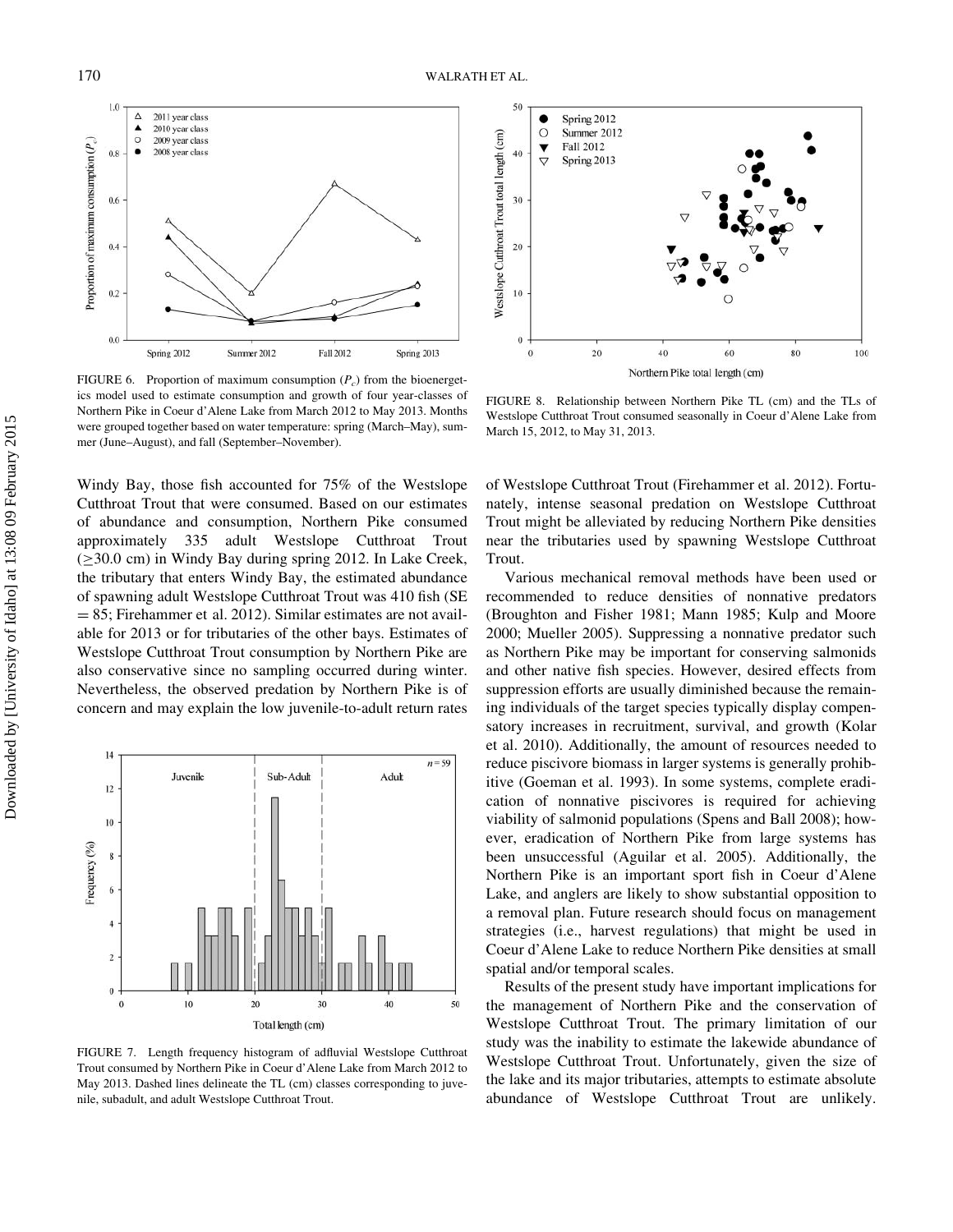Nevertheless, we determined that Northern Pike consumption of Westslope Cutthroat Trout varies across seasons and that Westslope Cutthroat Trout could account for up to 30% of the total biomass consumed by Northern Pike. High spatial and temporal overlap between these two species during spring resulted in relatively large quantities of Westslope Cutthroat Trout being consumed in some areas. Thus, the Coeur d'Alene Tribe's management objective—to restore Westslope Cutthroat Trout to a level that allows for subsistence harvest, maintains genetic diversity, and increases the probability of persistence despite anthropogenic influences—might be achieved if predation by Northern Pike near tributaries used by adfluvial Westslope Cutthroat Trout can be reduced during the spring.

#### ACKNOWLEDGMENTS

We thank C. Brown, M. Castaneda, W. Field, B. Harper, E. Hendrickson, J. Fredericks, D. Jolibois, I. Lee, N. Porter, J. Sanchez, T. Schill, C. Smith, J. Smith, M. Stanger, C. Watkins, S. Whitlock, and T. Wilson for assistance with field research. We also thank A. Vitale (Coeur d'Alene Tribe) and J. Fredricks (Idaho Department of Fish and Game) for assistance in planning and implementing this study. We are grateful to N. Bean (Colville Tribe) for insights on the physiological parameters he developed for bioenergetics modeling of larger Northern Pike. C. Muhlfeld, M. Wiest, F. Wilhelm, and two anonymous reviewers provided helpful comments on an earlier version of this manuscript. Funding for the project was provided by the Coeur d'Alene Tribe. Additional support was provided by the Idaho Cooperative Fish and Wildlife Research Unit. The unit is jointly sponsored by the U.S. Geological Survey, University of Idaho, Idaho Department of Fish and Game, Coeur d'Alene Tribe, and Wildlife Management Institute. This project was conducted under the University of Idaho's Institutional Animal Care and Use Committee Protocol 2011- 43. The use of trade, firm, or product names is for descriptive purposes only and does not imply endorsement by the U.S. Government.

#### REFERENCES

- Aguilar, A., J. D. Banks, K. J. Levine, and R. K. Wayne. 2005. Population genetics of Northern Pike (Esox lucius) introduced into Lake Davis, California. Canadian Journal of Fisheries and Aquatic Sciences 62:1589–1599.
- Allendorf, F. W., R. F. Leary, N. P. Hitt, K. L. Knudsen, L. L. Lundquist, and P. Spruell. 2004. Intercrosses and the U.S. Endangered Species Act: should hybridized populations be included as Westslope Cutthroat Trout? Conservation Biology 18:1203–1213.
- Altindag, A., S. Yigit, S. Ahiska, and S. Ozkurt. 1998. The growth features of Tench in the Kesikkopru Dam Lake. Journal of Zoology 22:311–318.
- Amundsen, P. A., H. M. Gabler, and F. J. Staldvik. 1996. A new approach to graphical analysis of feed strategy from stomach contents data—modification of the Costello (1990) method. Journal of Fish Biology 48:607–614.
- Anders, P., J. Cussigh, D. Smith, J. Scott, D. Ralston, R. Peters, D. Ensor, W. Towey, E. Brannon, R. Beamesderfer, and J. Jordan. 2003. Coeur d'Alene

tribal production facility, volume I of III. Report to the Bonneville Power Administration, Project 1990-04402, Portland, Oregon.

- Antolos, M., D. D. Roby, and D. E. Lyons. 2005. Caspian tern predation on juvenile salmonids in the mid-Columbia River. Transactions of the American Fisheries Society 134:466–480.
- Baumgartner, D., and K. Rothhaupt. 2003. Predictive length-dry mass regressions for freshwater invertebrates in a pre-alpine lake littoral. International Review of Hydrobiology 88:453–463.
- Bean, N. 2010. An improved bioenergetics model for Northern Pike (Esox lucius) of Box Canyon Reservoir, Pend Oreille River, Washington. Master's thesis. Eastern Washington University, Cheney.
- Behnke, A. C., A. D. Huryn, L. A. Smock, and J. B. Wallace. 1999. Lengthmass relationships for freshwater macroinvertebrates in North America with particular reference to the southeastern United States. Journal of the North American Benthological Society 18:308–343.
- Behnke, R. J. 2002. Trout and salmon of North America. Free Press, New York.
- Behnke, R. J. 1988. Phylogeny and classification of Cutthroat Trout. Pages 1–7 in R. E. Gresswell, editor. Status and management of interior stocks of Cutthroat Trout. American Fisheries Society, Symposium 4, Bethesda, **Maryland**
- Bevelhimer, M. S., R. A. Stein, and R. F. Carline. 1985. Assessing significance of physiological differences among three esocids with a bioenergetics model. Canadian Journal of Fisheries and Aquatic Sciences 42:57–69.
- Bowen, S. H. 1996. Quantitative description of the diet. Pages 513–532 in B. R. Murphy and D. W. Willis, editors. Fisheries techniques, 2nd edition. American Fisheries Society, Bethesda, Maryland.
- Broughton, N. M., and A. M. Fisher. 1981. A comparison of three methods of pike Esox lucius removal from a lowland trout fishery. North American Journal of Fisheries Management 12:101–106.
- Bryan, S. D., C. A. Soupir, W. G. Duffy, and C. E. Freiburger. 1996. Caloric densities of three predatory fishes and their prey in Lake Oahe, South Dakota. Journal of Freshwater Ecology 11:153–161.
- Burnham, K. P., and D. R. Anderson. 2002. Model selection and multimodel inference: a practical information-theoretic approach. Springer, New York.
- Casselman, J. M., and C. A. Lewis. 1996. Habitat requirements of Northern Pike *Esox lucius*. Canadian Journal of Fisheries and Aquatic Sciences 53:161–174.
- Cooch, E., and G. White. 2010. Program MARK: a gentle introduction. Colorado State University, Fort Collins.
- Crossman, E. J. 1978. Taxonomy and distribution of North American esocids. American Fisheries Society, Bethesda, Maryland.
- Cummins, K. W., and J. C. Wuycheck. 1971. Caloric equivalents for investigations in ecological energetics. Internationale Vereingung fur Theoretische und Angewandte Limnologie Verhandlungen 18.
- D'Angelo, V. S., and C. C. Muhlfeld. 2013. Factors influencing the distribution of native Bull Trout and Westslope Cutthroat Trout in streams of western Glacier National Park, Montana. Northwest Science 87:1–11.
- Duke, K. M., and D. A. Crossley Jr. 1975. Population energetic and ecology of the rock grasshopper, Trimerotropis saxatilis. Ecology 56:1106–1117.
- Dumont, H. J., I. Van de Velde, and S. Dumont. 1975. The dry weight estimate of biomass in a selection of Cladocera, Copepoda, and Rotifera from the plankton, periphyton and benthos of continental waters. Oecologia 19:75–97.
- Dunham, J. B. 2002. Alien invasions in aquatic ecosystems: toward an understanding of Brook Trout invasions and potential impacts on inland Cutthroat Trout in western North America. Reviews in Fish Biology and Fisheries 12:373–391.
- Eklöv, P., and S. F. Harrin. 1989. Predatory efficiency and prey selection: interactions between pike Esox lucius, perch Perca fluviatilis, and Rudd Scardinus erythrophthalmus. Oikos 56:149–156.
- Evenson, E. J., and K. C. Kruse. 1982. Effects of a diet of bullfrog larvae on the growth of Largemouth Bass. Progressive Fish-Culturist 44:44–46.
- Firehammer, J. A., A. J. Vitale, S. H. Hallock, and T. Biladeau. 2012. Implementation of fisheries enhancement opportunities on the Coeur d'Alene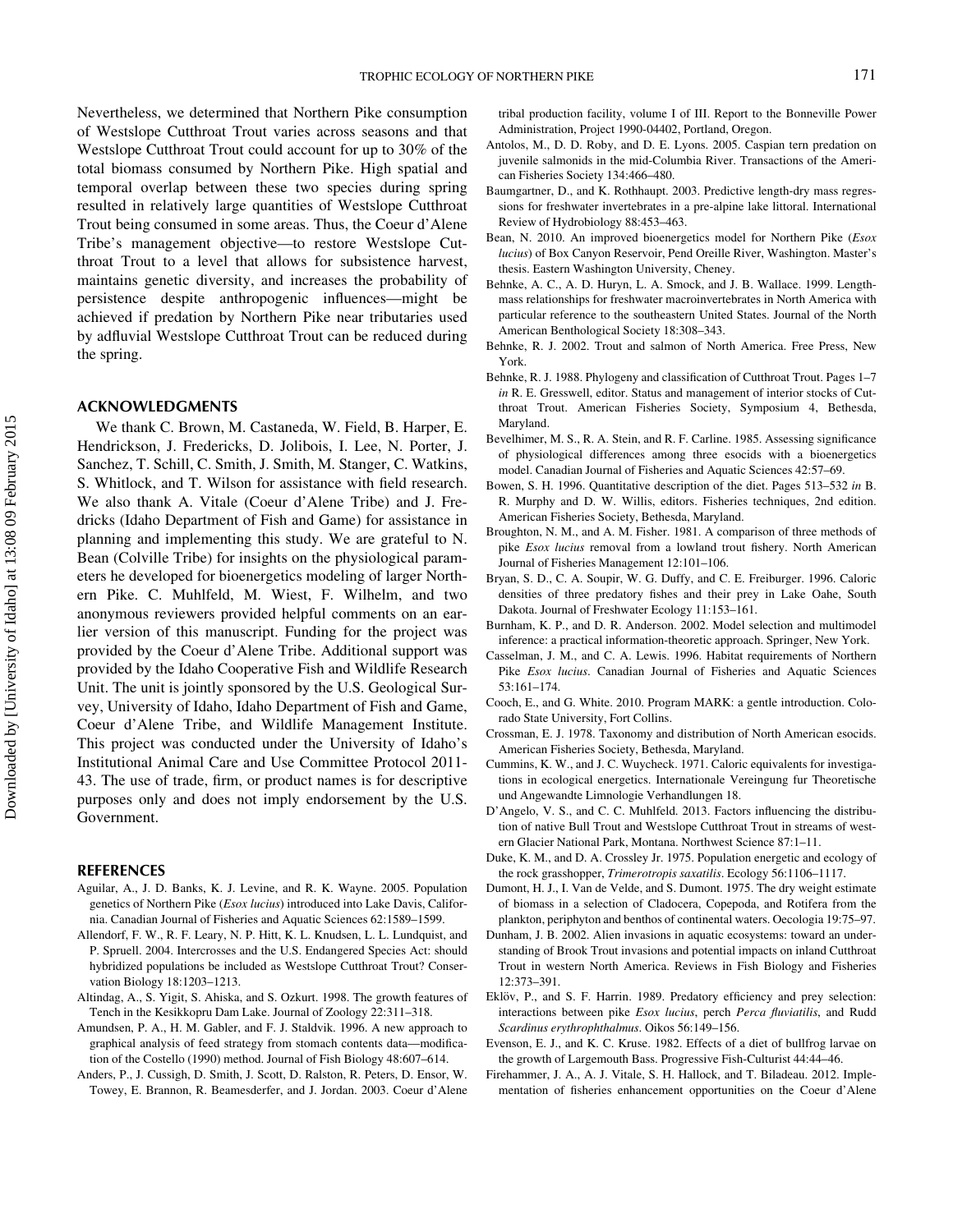Reservation. Annual Report to the Bonneville Power Administration, Project 1990-044-00, Portland, Oregon.

- Frost, W. E. 1954. The food of pike, Esox lucius, in Windermere. Journal of Animal Ecology 23:339–360.
- Ganihar, S. R. 1997. Biomass estimates of terrestrial arthropods based on body length. Journal of Bioscience 22:219–224.
- Garvey, J. E., and S. R. Chipps. 2012. Diets and energy flow. Pages 733–780 in A. Zale, D. Parrish, and T. Sutton, editors. Fisheries techniques, 3rd edition. American Fisheries Society, Bethesda, Maryland.
- Garvey, J. E., and R. A. Stein. 1993. Evaluating how chela size influences the invasion potential of an introduced crayfish (Orconectes rusticus). American Midland Naturalist 129:172–181.
- Goeman, T. L., P. D. Spencer, and R. B. Pierce. 1993. Effectiveness of liberalized bag limits as management tools for altering Northern Pike population size structure. North American Journal of Fisheries Management 13:621– 624.
- Gresswell, R. E., editor. 1988. Status and management of interior stocks of Cutthroat Trout. American Fisheries Society, Symposium 4, Bethesda, Maryland.
- Gresswell, R. E. 2011. Biology, status, and management of the Yellowstone Cutthroat Trout. North American Journal of Fisheries Management 31:782– 812.
- Guy, C. S., H. L. Blankenship, and L. A. Nielsen. 1997. Tagging and marking. Pages 353–384 in B. R. Murphy and D. W. Willis, editors. Fisheries techniques, 2nd edition. American Fisheries Society, Bethesda, Maryland.
- Hanson, P. C., T. B. Johnson, D. E. Schindler, and J. F. Kitchell. 1997. Fish Bioenergetics 3.0. University of Wisconsin Sea Grant Institute, Madison.
- Hartman, K. J., and J. F. Kitchell. 2008. Bioenergetics modeling: progress since the 1992 symposium. Transactions of the American Fisheries Society 137:216–223.
- Headrick, M. R., and R. F. Carline. 1993. Restricted summer habitat and growth of Northern Pike in two southern Ohio impoundments. Transactions of the American Fisheries Society 122:228–236.
- Huston, J. E., P. Hamlin, and B. May. 1984. Lake Koocanusa investigations final report. Montana Department of Fish, Wildlife, and Parks, Helena.
- Jepsen, N., K. Aarestrup, F. Okland, and G. Rasmussen. 1998. Surivival of radio-tagged Atlantic Salmon (Salmo salar L.) and trout (Salmo trutta L.) smolts passing a reservoir during seaward migration. Hydrobiology 130:347–353.
- Kobler, A., T. Klefoth, C. Wolter, F. Fredrich, and R. Arlinghaus. 2008. Contrasting pike (Esox lucius L.) movement and habitat choice between summer and winter in a small lake. Hydrobiologia 601:17–27.
- Koch, J. D., and M. C. Quist. 2007. A technique for preparing fin rays and spines for age and growth analysis. North American Journal of Fisheries Management 27:782–784.
- Kolar, C. S., W. R. Courtenay Jr., and L. G. Nico. 2010. Managing undesired and invading fishes. Pages 213–249 in W. A. Hubert and M. C. Quist, editors. Inland fisheries management in North America, 3rd edition. American Fisheries Society, Bethesda, Maryland.
- Kulp, M. A., and S. E. Moore. 2000. Multiple electrofishing removals for eliminating Rainbow Trout in a small southern Appalachian stream. North American Journal of Fisheries Management 20:259–266.
- Laine, A. O., W. T. Momot, and P. A. Ryan. 1991. Accuracy of using scales and cleithra for aging Northern Pike from an oligotrophic Ontario lake. North American Journal of Fisheries Management 11:220–225.
- Liao, H., C. L. Pierce, and J. G. Larscheid. 2004. Consumption dynamics of the adult piscivorous fish community in Spirit Lake, Iowa. North American Journal of Fisheries Management 24:890–902.
- Light, R. W., P. H. Adler, and D. E. Arnold. 1983. Evaluation of gastric lavage for stomach analysis. North American Journal of Fisheries Management 3:81–85.
- Liknes, G. A., and P. J. Graham. 1988. Westslope Cutthroat Trout in Montana: life history, status, and management. Pages 53–60 in R. E. Gresswell, editor.

Status and management of interior stocks of Cutthroat Trout. American Fisheries Society, Symposium 4, Bethesda, Maryland.

- Mann, R. H. K. 1985. A pike management strategy for a trout fishery. Journal of Fish Biology 27:227–234.
- Marnell, L. F. 1988. Status of the Westslope Cutthroat Trout in Glacier National Park, Montana. Pages 61–70 in R. E. Gresswell, editor. Status and management of interior stocks of Cutthroat Trout. American Fisheries Society, Symposium 4, Bethesda, Maryland.
- Miller, K. D., and R. H. Kramer. 1971. Spawning and early life history of Largemouth Bass (Micropterus salmoides) in Lake Powell. Pages 73–83 in G. Hall, editor. Reservoir fisheries and limnology. American Fisheries Society, Special Publication 8, Bethesda, Maryland.
- Miranda, L. E., and J. Boxrucker. 2009. Warmwater fish in large standing waters. Pages 29–42 in S. A. Bonar, W. A. Hubert, and D. W. Willis, editors. Standard methods for sampling North American freshwater fishes. American Fisheries Society, Bethesda, Maryland.
- Moeller, J. 1981. Water quality status report: Willow Creek. Idaho Department of Health and Welfare, Division of Environment, WQ-47, Boise.
- Mueller, G. A. 2005. Predatory fish removal and native fish recovery in the Colorado River mainstem: what have we learned? Fisheries 30(9):10–19.
- Muhlfeld, C. C., D. H. Bennett, R. K. Steinhorst, B. Marotz, and M. Boyer. 2008. Using bioenergetics modeling to estimate consumption of native juvenile salmonids by nonnative Northern Pike in the upper Flathead River system, Montana. North American Journal of Fisheries Management 28:636– 648.
- Muhlfeld, C. C., T. E. McMahon, D. Belcer, and J. L. Kershner. 2009. Spatial and temporal spawning dynamics of native Westslope Cutthroat Trout, Oncorhynchus clarkii lewisi, introduced Rainbow Trout, Oncorhynchus mykiss, and their hybrids. Canadian Journal of Fisheries and Aquatic Sciences 66:1153–1168.
- National Research Council. 2005. Superfund and mining megasites: lessons from the Coeur d'Alene River basin. National Academies Press, Washington, D.C.
- Naughton, G. P., D. H. Bennett, and K. B. Newman. 2004. Predation on juvenile salmonids by Smallmouth Bass in the lower Granite Reservoir system, Snake River. North American Journal of Fisheries Management 24:534– 544.
- Neumann, R. M., C. S. Guy, and D. W. Willis. 2012. Length, weight, and associated indices. Pages 637–676 in A. V. Zale, D. L. Parrish, and T. M. Sutton, editors. Fisheries techniques, 3rd edition. American Fisheries Society, Bethesda, Maryland.
- Nielson, L. A. 1992. Methods of marking fish and shellfish. American Fisheries Society, Special Publication 23, Bethesda, Maryland.
- Nilsson, P. A., and C. Bronmark. 2000. Prey vulnerability to a gape-size limited predator: behavioral and morpholigical impacts on Northern Pike piscivory. Oikos 88:539–546.
- Peterson, D. P., B. E. Rieman, M. K. Young, and J. A. Bramer. 2010. Modeling predicts that redd trampling by cattle may contribute to population declines of native trout. Ecological Applications 20:954–966.
- Pflieger, W. L. 1997. The fishes of Missouri. Missouri Department of Conservation, Jefferson City.
- Quist, M. C., C. S. Guy, R. J. Bernot, and J. L. Stephen. 2002. Seasonal variation in condition, growth and food habits of Walleye in a Great Plains reservoir and simulated effects of an altered thermal regime. Journal of Fish Biology 61:1329–1344.
- Quist, M. C., and W. A. Hubert. 2004. Bioinvasive species and the preservation of Cutthroat Trout in the western United States: ecological, social, and economic issues. Environmental Science and Policy 7:303–313.
- Quist, M. C., M. A. Pegg, and D. R. DeVries. 2012. Age and growth. Pages 677–732 in A. V. Zale, D. L. Parrish, and T. M. Sutton, editors. Fisheries techniques, 3rd edition. American Fisheries Society, Bethesda, Maryland.
- Quist, M. C., J. L. Stephen, S. T. Lynott, J. M. Goeckler, and R. D. Schultz. 2010. Exploitation of Walleye in a Great Plains reservoir: harvest patterns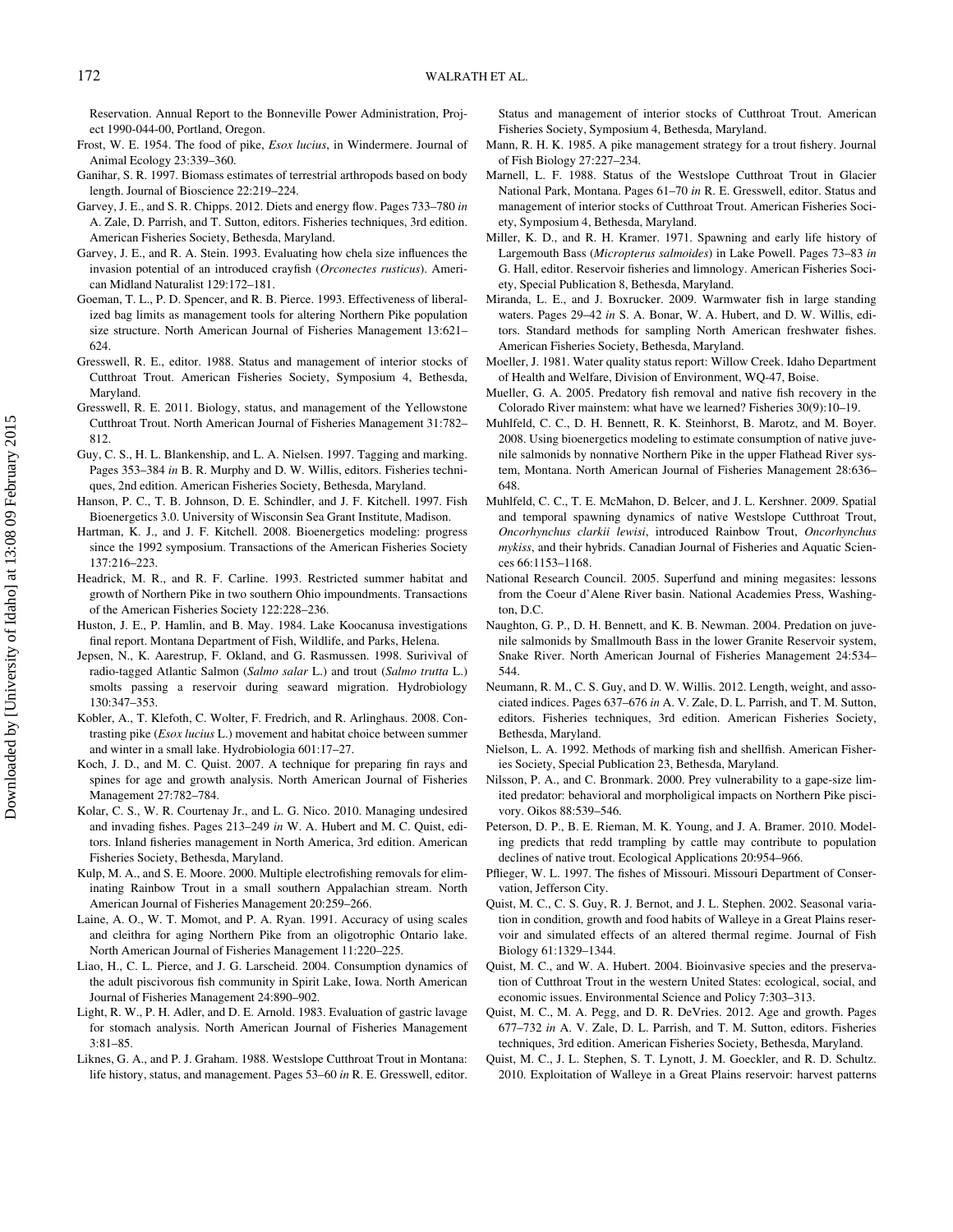and management scenarios. Fisheries Management and Ecology 17:522– 531.

- Rasmussen, J. B., M. D. Robinson, and D. D. Heath. 2010. Ecological consequences of hybridization between native Westslope Cutthroat Trout Oncorhynchus clarkii lewisi and introduced Rainbow Trout Oncorhynchus mykiss: effects on life history and habitat use. Canadian Journal of Fisheries and Aquatic Sciences 67:357–370.
- Rice, J. A., J. E. Breck, S. M. Bartell, and J. F. Kitchell. 1983. Evaluating the constraints of temperature, activity, and consumption on growth of Largemouth Bass. Environmental Biology of Fishes 9:263–275.
- Rich, B. A. 1992. Population dynamics, food habits, movement, and habitat use of Northern Pike in the Coeur d'Alene River system. Master's thesis. University of Idaho, Moscow.
- Rust, R. W. 1991. Size–weight relationships in Osmia lignaria propinqua Cresson (Hymenoptera: Megachilidae). Journal of the Kansas Entomological Society 64:174–178.
- Sabo, J. L., J. L. Bastow, and M. E. Power. 2002. Length–mass relationships for adult aquatic and terrestrial invertebrates in a California watershed. Journal of the North American Benthological Society 21:336–343.
- Sepulveda, A. J., D. S. Rutz, S. S. Ivey, K. J. Dunker, and J. A. Gross. 2013. Introduced Northern Pike predation on salmonids in south-central Alaska. Ecology of Freshwater Fish 22:268–279.
- Shepard, B. B., B. E. May, and W. Urie. 2005. Status and conservation of Westslope Cutthroat Trout within the western United States. North American Journal of Fisheries Management 25:1426–1440.
- Sinclair, A. R. E., J. M. Fryxell, and G. Caughley. 2006. Wildlife ecology, conservation, and management, 2nd edition. Blackwell Scientific Publications, Malken, Maine.
- Smock, L. A. 1980. Relationships between body size and biomass of aquatic insects. Freshwater Biology 10:375–383.
- Soupir, C. A., M. L. Brown, and L. W. Kallemeyn. 2000. Trophic ecology of Largemouth Bass and Northern Pike in allopatric and sympatric assemblages in northern boreal lakes. Canadian Journal of Zoology 78:1759–1766.
- Spens, J., and J. P. Ball. 2008. Salmonid or nonsalmonid lake: predicting the fate of northern boreal fish communities with heiracrchical filters relating to a keystone piscivore. Canadian Journal of Fisheries and Aquatic Sciences 65:1945–1955.
- Stapanian, M. A., and C. P. Madenjian. 2007. Evidence that Lake Trout served as a buffer against Sea Lamprey predation on Burbot in Lake Erie. North American Journal of Fisheries Management 27: 238–245.
- Stapp, P., and G. D. Hayward. 2002. Effects of an introduced piscivore on native trout: insights from a demographic model. Biological Invasions  $4:299 - 316$ .
- Tabor, R. A., B. A. Footen, K. L. Fresh, M. T. Celedonia, F. Mejia, D. L. Low, and L. Park. 2007. Smallmouth Bass and Largemouth Bass predation on juvenile Chinook Salmon and other salmonids in the Lake Washington basin. North American Journal of Fisheries Management 27:1174–1188.
- Venturelli, P. A., and W. M. Tonn. 2006. Diet and growth of Northern Pike in the absence of prey fishes: initial consequences for persisting in disturbance-prone lakes. Transactions of the American Fisheries Society 135:1512–1522.
- Vitale, A. J., D. W. Chess, D. S. Lamb, and M. H. Stranger. 2004. Implementation of fisheries enhancement opportunities on the Coeur d'Alene Reservation. Coeur d'Alene Tribe, Department of Natural Resources, Fisheries Program, Plummer, Idaho.
- Wallace, R. L., and D. W. Zaroban. 2013. Native fishes of Idaho. American Fisheries Society, Bethesda, Maryland.
- Wigley, S. E., H. M. McBride, and N. J. McHugh. 2003. Length–weight relationships for 74 species collected during NEFSC research vessel bottom trawl surveys, 1992–1999. NOAA Technical Memorandum NMFS-NE-171.
- Yule, D. L., and C. Luecke. 1993. Lake Trout consumption and recent changes in the fish assemblage of Flaming Gorge Reservoir. Transactions of the American Fisheries Society 122:1058–106.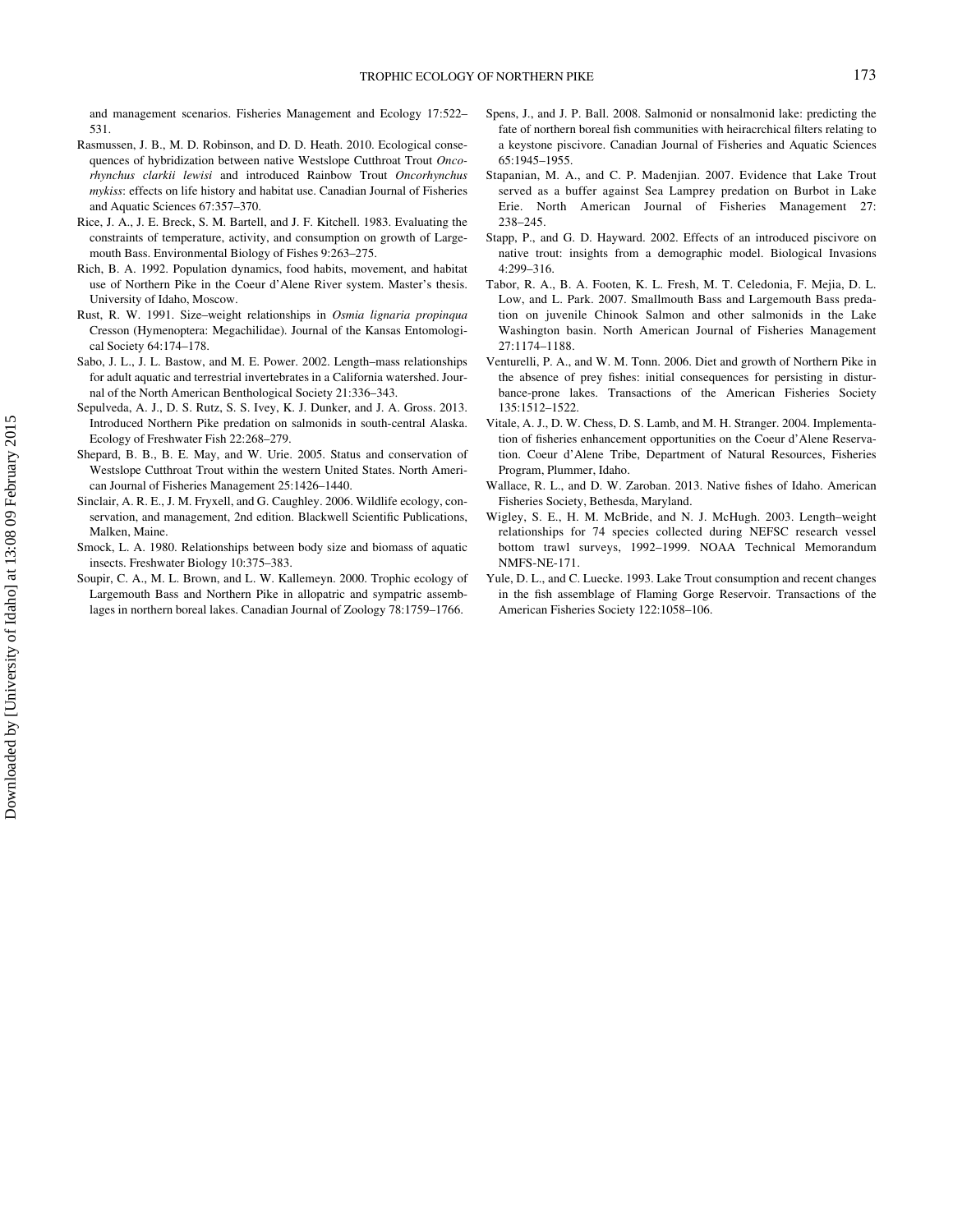#### 174 WALRATH ET AL.

## Appendix: Taxonomic Composition and Energy Contribution of Prey Consumed by Northern Pike in Coeur d'Alene Lake

TABLE A.1. Frequency of occurrence (%O), percent by number (%N), and percent energy contribution (%EC) of prey types consumed by Northern Pike from four year-classes (YC) in Coeur d'Alene Lake, Idaho, March 2012–May 2013. Sample size (n) and the percentage of empty stomachs are presented for each YC and season.

|                                  | 2011 YC          |                  |                  |                    | 2010 YC          |                  |                  | 2009 YC          |                  | 2008 YC          |                  |                  |
|----------------------------------|------------------|------------------|------------------|--------------------|------------------|------------------|------------------|------------------|------------------|------------------|------------------|------------------|
| Variable or taxon                | $\% O$           | $\%N$            | %EC              | $%$ O              | %N               | $\%$ EC          | $\%O$            | $\%N$            | $\%$ EC          | $\% O$           | $\%N$            | %EC              |
|                                  |                  |                  |                  | <b>Spring 2012</b> |                  |                  |                  |                  |                  |                  |                  |                  |
| Sample size                      | 17               |                  |                  | 54                 |                  |                  | 129              |                  |                  | 36               |                  |                  |
| Empty                            | 64               |                  |                  | 44                 |                  |                  | 57               |                  |                  | 44               |                  |                  |
| Invertebrates                    |                  |                  |                  |                    |                  |                  |                  |                  |                  |                  |                  |                  |
| Annelida                         | 17               | 29               | a                | $\boldsymbol{0}$   | $\boldsymbol{0}$ | $\boldsymbol{0}$ | 6                | 3                | $\rm{a}$         | 8                | 5                | a                |
| Coleoptera                       | $\boldsymbol{0}$ | $\boldsymbol{0}$ | $\boldsymbol{0}$ | 6                  | 10               | $\rm{a}$         | $\boldsymbol{0}$ | $\mathbf{0}$     | $\boldsymbol{0}$ | $\boldsymbol{0}$ | $\boldsymbol{0}$ | $\boldsymbol{0}$ |
| Decapoda                         | $\theta$         | $\theta$         | $\overline{0}$   | $\boldsymbol{0}$   | 0                | $\boldsymbol{0}$ | $\theta$         | $\mathbf{0}$     | $\overline{0}$   | $\boldsymbol{0}$ | $\boldsymbol{0}$ | $\boldsymbol{0}$ |
| Hymenoptera                      | $\theta$         | $\boldsymbol{0}$ | $\overline{0}$   | $\theta$           | $\theta$         | $\theta$         | $\theta$         | $\mathbf{0}$     | $\theta$         | $\boldsymbol{0}$ | $\mathbf{0}$     | $\boldsymbol{0}$ |
| Isopoda                          | $\theta$         | $\boldsymbol{0}$ | $\overline{0}$   | $\boldsymbol{0}$   | 0                | $\mathbf{0}$     | $\theta$         | $\boldsymbol{0}$ | $\overline{0}$   | $\boldsymbol{0}$ | $\boldsymbol{0}$ | $\boldsymbol{0}$ |
| Odonata                          | $\mathbf{0}$     | $\boldsymbol{0}$ | $\boldsymbol{0}$ | 3                  | $\overline{4}$   | $\bf{a}$         | $\overline{c}$   | $\mathbf{1}$     | $\rm{a}$         | $\boldsymbol{0}$ | $\boldsymbol{0}$ | $\boldsymbol{0}$ |
| Fish                             |                  |                  |                  |                    |                  |                  |                  |                  |                  |                  |                  |                  |
| Catostomidae                     |                  |                  |                  |                    |                  |                  |                  |                  |                  |                  |                  |                  |
| Largescale Sucker                | 17               | 14               | 76               | 3                  | 1                | a                | $\boldsymbol{0}$ | $\boldsymbol{0}$ | $\boldsymbol{0}$ | $\boldsymbol{0}$ | $\boldsymbol{0}$ | $\boldsymbol{0}$ |
| Centrarchidae                    |                  |                  |                  |                    |                  |                  |                  |                  |                  |                  |                  |                  |
| <b>Black Crappie</b>             | 17               | 14               | 3                | $\boldsymbol{0}$   | 0                | $\boldsymbol{0}$ | $\boldsymbol{0}$ | $\boldsymbol{0}$ | $\boldsymbol{0}$ | 4                | 3                | a                |
| Bluegill                         | $\theta$         | $\boldsymbol{0}$ | $\theta$         | $\theta$           | $\overline{0}$   | $\mathbf{0}$     | $\theta$         | $\mathbf{0}$     | $\theta$         | $\overline{0}$   | $\boldsymbol{0}$ | $\boldsymbol{0}$ |
| <b>Largemouth Bass</b>           | $\theta$         | $\theta$         | $\theta$         | $\overline{0}$     | $\overline{0}$   | $\mathbf{0}$     | 3                | $\mathfrak{2}$   | 1                | $\overline{0}$   | $\mathbf{0}$     | $\boldsymbol{0}$ |
| Unknown species                  | 0                | $\boldsymbol{0}$ | $\theta$         | $\overline{0}$     | $\theta$         | $\mathbf{0}$     | $\boldsymbol{0}$ | $\boldsymbol{0}$ | $\theta$         | $\boldsymbol{0}$ | $\mathbf{0}$     | $\boldsymbol{0}$ |
| White Crappie                    | $\overline{0}$   | $\boldsymbol{0}$ | $\boldsymbol{0}$ | $\boldsymbol{0}$   | $\theta$         | $\boldsymbol{0}$ | $\boldsymbol{0}$ | $\boldsymbol{0}$ | $\theta$         | $\boldsymbol{0}$ | $\boldsymbol{0}$ | $\boldsymbol{0}$ |
| Clupeidae                        |                  |                  |                  |                    |                  |                  |                  |                  |                  |                  |                  |                  |
| Pacific Herring                  | 0                | $\boldsymbol{0}$ | $\boldsymbol{0}$ | $\boldsymbol{0}$   | $\boldsymbol{0}$ | $\boldsymbol{0}$ | $\boldsymbol{0}$ | $\boldsymbol{0}$ | $\boldsymbol{0}$ | $\boldsymbol{0}$ | $\boldsymbol{0}$ | $\boldsymbol{0}$ |
| Cottidae                         |                  |                  |                  |                    |                  |                  |                  |                  |                  |                  |                  |                  |
| Sculpin                          | $\boldsymbol{0}$ | $\boldsymbol{0}$ | $\boldsymbol{0}$ | $\boldsymbol{0}$   | $\boldsymbol{0}$ | $\boldsymbol{0}$ | $\boldsymbol{0}$ | $\boldsymbol{0}$ | $\boldsymbol{0}$ | 4                | 3                | $\bf{a}$         |
| Cyprinidae                       |                  |                  |                  |                    |                  |                  |                  |                  |                  |                  |                  |                  |
| Northern Pikeminnow              | 0                | $\boldsymbol{0}$ | $\boldsymbol{0}$ | $\boldsymbol{0}$   | $\boldsymbol{0}$ | $\boldsymbol{0}$ | $\boldsymbol{0}$ | $\boldsymbol{0}$ | $\boldsymbol{0}$ | 0                | $\boldsymbol{0}$ | $\boldsymbol{0}$ |
| Tench                            | $\overline{0}$   | $\boldsymbol{0}$ | $\boldsymbol{0}$ | $\mathbf{0}$       | $\mathbf{0}$     | $\mathbf{0}$     | $\boldsymbol{0}$ | $\boldsymbol{0}$ | $\theta$         | $\overline{4}$   | 3                | 20               |
| Esocidae                         |                  |                  |                  |                    |                  |                  |                  |                  |                  |                  |                  |                  |
| Northern Pike                    | $\boldsymbol{0}$ | $\boldsymbol{0}$ | $\boldsymbol{0}$ | $\boldsymbol{0}$   | $\boldsymbol{0}$ | $\boldsymbol{0}$ | $\boldsymbol{0}$ | $\boldsymbol{0}$ | $\boldsymbol{0}$ | 4                | 3                | $\overline{c}$   |
| Ictaluridae                      |                  |                  |                  |                    |                  |                  |                  |                  |                  |                  |                  |                  |
| <b>Brown Bullhead</b>            | $\boldsymbol{0}$ | $\boldsymbol{0}$ | $\boldsymbol{0}$ | 3                  | $\mathbf{1}$     | $\mathbf a$      | 3                | $\mathfrak{2}$   | 1                | 4                | 3                | $\bf{a}$         |
| Percidae                         |                  |                  |                  |                    |                  |                  |                  |                  |                  |                  |                  |                  |
| Yellow Perch $< 150$ mm          | 33               | 29               | 21               | 6                  | $\overline{c}$   | $\rm{a}$         | 15               | 12               | 1                | 8                | 5                | $\boldsymbol{0}$ |
| Yellow Perch $\geq 150$ mm       | $\boldsymbol{0}$ | $\boldsymbol{0}$ | $\theta$         | 11                 | 3                | 5                | 6                | $\overline{4}$   | $\overline{c}$   | 8                | 13               | 3                |
| Salmonidae                       |                  |                  |                  |                    |                  |                  |                  |                  |                  |                  |                  |                  |
| Kokanee                          | $\boldsymbol{0}$ | $\boldsymbol{0}$ | $\boldsymbol{0}$ | 51                 | 71               | 68               | 35               | 61               | 54               | 28               | 45               | 36               |
| Unknown species                  | $\boldsymbol{0}$ | $\boldsymbol{0}$ | $\boldsymbol{0}$ | $\boldsymbol{0}$   | $\boldsymbol{0}$ | $\boldsymbol{0}$ | $\mathfrak{Z}$   | $\overline{2}$   | 9                | $\overline{4}$   | $\mathfrak{Z}$   | $\mathfrak{Z}$   |
| <b>Westslope Cutthroat Trout</b> | $\boldsymbol{0}$ | $\boldsymbol{0}$ | $\boldsymbol{0}$ | 17                 | 7                | 26               | $26\,$           | 14               | 31               | $20\,$           | 13               | 36               |
| Other                            |                  |                  |                  |                    |                  |                  |                  |                  |                  |                  |                  |                  |
| Idaho giant salamander           | $\boldsymbol{0}$ | $\boldsymbol{0}$ | $\boldsymbol{0}$ | $\boldsymbol{0}$   | $\boldsymbol{0}$ | $\boldsymbol{0}$ | $\boldsymbol{0}$ | $\boldsymbol{0}$ | $\boldsymbol{0}$ | $\boldsymbol{0}$ | $\boldsymbol{0}$ | $\boldsymbol{0}$ |
| Detritus                         | 17               | 14               | $\bf a$          | $\boldsymbol{0}$   | $\boldsymbol{0}$ | $\boldsymbol{0}$ | $\boldsymbol{0}$ | $\boldsymbol{0}$ | $\boldsymbol{0}$ | $\overline{4}$   | $\overline{3}$   | $\mathbf{a}$     |
|                                  |                  |                  |                  | Summer 2012        |                  |                  |                  |                  |                  |                  |                  |                  |
| Sample size                      | 9                |                  |                  | 47                 |                  |                  | 37               |                  |                  | 15               |                  |                  |
| Empty                            | 44               |                  |                  | 53                 |                  |                  | 46               |                  |                  | 33               |                  |                  |

(Continued on next page )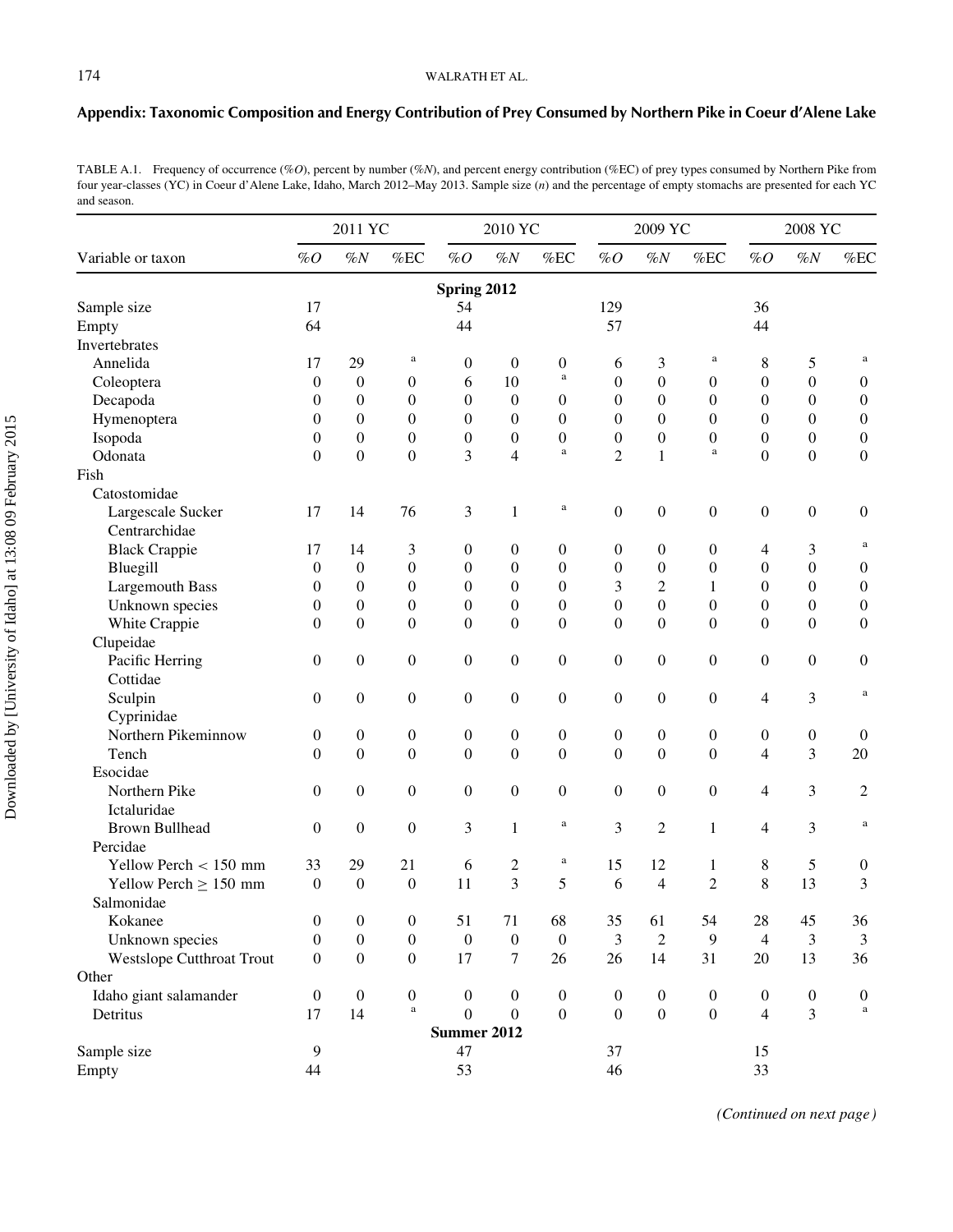#### TABLE A.1. Continued.

|                                           | 2011 YC                              |                  |                              |                        | 2010 YC                            |                              |                                      | 2009 YC                            |                                  | 2008 YC                |                                    |                              |
|-------------------------------------------|--------------------------------------|------------------|------------------------------|------------------------|------------------------------------|------------------------------|--------------------------------------|------------------------------------|----------------------------------|------------------------|------------------------------------|------------------------------|
| Variable or taxon                         | $%$ O                                | $\%N$            | $\%$ EC                      | $%$ O                  | $\%N$                              | %EC                          | $%$ O                                | $\%N$                              | %EC                              | $\% O$                 | $\%N$                              | %EC                          |
| Invertebrates                             |                                      |                  |                              |                        |                                    |                              |                                      |                                    |                                  |                        |                                    |                              |
| Annelida                                  | $\boldsymbol{0}$                     | $\boldsymbol{0}$ | $\boldsymbol{0}$             | $\mathfrak{Z}$         | $\mathbf{1}$                       | a                            | $\boldsymbol{0}$                     | $\boldsymbol{0}$                   | $\boldsymbol{0}$                 | $\boldsymbol{0}$       | $\boldsymbol{0}$                   | $\boldsymbol{0}$             |
| Coleoptera                                | $\boldsymbol{0}$                     | $\boldsymbol{0}$ | $\boldsymbol{0}$             | 3                      | 72                                 | $\mathbf a$                  | $\boldsymbol{0}$                     | $\boldsymbol{0}$                   | $\boldsymbol{0}$                 | $\boldsymbol{0}$       | $\boldsymbol{0}$                   | $\boldsymbol{0}$             |
| Decapoda                                  | 0                                    | $\boldsymbol{0}$ | $\boldsymbol{0}$             | $\boldsymbol{0}$       | $\boldsymbol{0}$                   | $\boldsymbol{0}$             | 4                                    | 3                                  | $\rm{a}$                         | $\boldsymbol{0}$       | $\boldsymbol{0}$                   | $\boldsymbol{0}$             |
| Hymenoptera                               | 0                                    | $\boldsymbol{0}$ | $\boldsymbol{0}$             | $\boldsymbol{0}$       | $\boldsymbol{0}$                   | $\boldsymbol{0}$             | $\boldsymbol{0}$                     | $\boldsymbol{0}$                   | $\theta$                         | 10                     | 27                                 | $\rm{a}$                     |
| Isopoda                                   | $\boldsymbol{0}$                     | $\boldsymbol{0}$ | $\boldsymbol{0}$             | $\boldsymbol{0}$       | $\boldsymbol{0}$                   | $\boldsymbol{0}$             | $\boldsymbol{0}$                     | $\boldsymbol{0}$                   | $\mathbf{0}$                     | $\boldsymbol{0}$       | $\boldsymbol{0}$                   | $\boldsymbol{0}$             |
| Odonata                                   | $\boldsymbol{0}$                     | $\boldsymbol{0}$ | $\boldsymbol{0}$             | 3                      | $\overline{2}$                     | $\boldsymbol{0}$             | $\boldsymbol{0}$                     | $\boldsymbol{0}$                   | $\boldsymbol{0}$                 | $\boldsymbol{0}$       | $\boldsymbol{0}$                   | $\boldsymbol{0}$             |
| Fish                                      |                                      |                  |                              |                        |                                    |                              |                                      |                                    |                                  |                        |                                    |                              |
| Catostomidae                              |                                      |                  |                              |                        |                                    |                              |                                      |                                    |                                  |                        |                                    |                              |
| Largescale Sucker                         | $\boldsymbol{0}$                     | $\boldsymbol{0}$ | $\boldsymbol{0}$             | 3                      | 1                                  | 3                            | $\boldsymbol{0}$                     | $\boldsymbol{0}$                   | $\boldsymbol{0}$                 | $\boldsymbol{0}$       | $\boldsymbol{0}$                   | $\boldsymbol{0}$             |
| Centrarchidae                             |                                      |                  |                              |                        |                                    |                              |                                      |                                    |                                  |                        |                                    |                              |
| <b>Black Crappie</b>                      | $\boldsymbol{0}$                     | $\boldsymbol{0}$ | $\boldsymbol{0}$             | $\boldsymbol{0}$       | $\boldsymbol{0}$                   | $\boldsymbol{0}$             | $\boldsymbol{0}$                     | $\boldsymbol{0}$                   | $\boldsymbol{0}$                 | $\boldsymbol{0}$       | $\boldsymbol{0}$                   | $\boldsymbol{0}$             |
| Bluegill                                  | $\boldsymbol{0}$                     | $\boldsymbol{0}$ | $\boldsymbol{0}$             | $\boldsymbol{0}$       | $\boldsymbol{0}$                   | $\boldsymbol{0}$             | $\boldsymbol{0}$                     | $\boldsymbol{0}$                   | $\mathbf{0}$                     | $\boldsymbol{0}$       | $\boldsymbol{0}$                   | $\boldsymbol{0}$             |
| Largemouth Bass                           | 20                                   | 20               | 11                           | 3                      | $\mathbf{1}$                       | $\rm{a}$                     | $\theta$                             | $\boldsymbol{0}$                   | $\mathbf{0}$                     | $\boldsymbol{0}$       | $\boldsymbol{0}$                   | $\boldsymbol{0}$             |
| Unknown species                           | $\boldsymbol{0}$                     | $\boldsymbol{0}$ | $\boldsymbol{0}$             | $\boldsymbol{0}$       | $\boldsymbol{0}$                   | $\boldsymbol{0}$             | $\boldsymbol{0}$                     | $\boldsymbol{0}$                   | $\mathbf{0}$                     | $\boldsymbol{0}$       | $\boldsymbol{0}$                   | $\boldsymbol{0}$             |
| White Crappie                             | $\boldsymbol{0}$                     | $\boldsymbol{0}$ | $\boldsymbol{0}$             | $\boldsymbol{0}$       | $\boldsymbol{0}$                   | $\boldsymbol{0}$             | $\boldsymbol{0}$                     | $\boldsymbol{0}$                   | $\boldsymbol{0}$                 | $\boldsymbol{0}$       | $\boldsymbol{0}$                   | $\boldsymbol{0}$             |
| Clupeidae                                 |                                      |                  |                              |                        |                                    |                              |                                      |                                    |                                  |                        |                                    |                              |
| Pacific Herring                           | $\boldsymbol{0}$                     | $\boldsymbol{0}$ | $\boldsymbol{0}$             | $\boldsymbol{0}$       | $\boldsymbol{0}$                   | $\boldsymbol{0}$             | $\boldsymbol{0}$                     | $\boldsymbol{0}$                   | $\boldsymbol{0}$                 | $\boldsymbol{0}$       | $\boldsymbol{0}$                   | $\boldsymbol{0}$             |
| Cottidae                                  |                                      |                  |                              |                        |                                    |                              |                                      |                                    |                                  |                        |                                    |                              |
| Sculpin                                   | $\boldsymbol{0}$                     | $\boldsymbol{0}$ | $\boldsymbol{0}$             | $\boldsymbol{0}$       | $\boldsymbol{0}$                   | $\boldsymbol{0}$             | $\boldsymbol{0}$                     | $\boldsymbol{0}$                   | $\boldsymbol{0}$                 | $\boldsymbol{0}$       | $\boldsymbol{0}$                   | $\boldsymbol{0}$             |
| Cyprinidae                                |                                      |                  |                              |                        |                                    |                              |                                      |                                    |                                  |                        |                                    |                              |
| Northern Pikeminnow                       | $\boldsymbol{0}$                     | $\boldsymbol{0}$ | $\boldsymbol{0}$             | $\boldsymbol{0}$       | $\boldsymbol{0}$                   | $\boldsymbol{0}$             | $\boldsymbol{0}$                     | $\boldsymbol{0}$                   | $\boldsymbol{0}$                 | $\boldsymbol{0}$       | $\boldsymbol{0}$                   | $\boldsymbol{0}$             |
| Tench                                     | $\boldsymbol{0}$                     | $\boldsymbol{0}$ | $\boldsymbol{0}$             | $\boldsymbol{0}$       | $\boldsymbol{0}$                   | $\overline{0}$               | $\boldsymbol{0}$                     | $\boldsymbol{0}$                   | $\overline{0}$                   | $\boldsymbol{0}$       | $\mathbf{0}$                       | $\boldsymbol{0}$             |
| Esocidae                                  |                                      |                  |                              |                        |                                    |                              |                                      |                                    |                                  |                        |                                    |                              |
| Northern Pike                             | $\boldsymbol{0}$                     | $\boldsymbol{0}$ | $\boldsymbol{0}$             | 3                      | $\mathbf{1}$                       | $\mathbf a$                  | $\boldsymbol{0}$                     | $\boldsymbol{0}$                   | $\boldsymbol{0}$                 | $\boldsymbol{0}$       | $\boldsymbol{0}$                   | $\boldsymbol{0}$             |
| Ictaluridae                               |                                      |                  |                              |                        |                                    |                              |                                      |                                    |                                  |                        |                                    |                              |
| <b>Brown Bullhead</b>                     | 20                                   | 20               | 57                           | $\boldsymbol{0}$       | $\boldsymbol{0}$                   | $\boldsymbol{0}$             | 9                                    | 7                                  | $\mathbf{1}$                     | $\boldsymbol{0}$       | $\boldsymbol{0}$                   | $\boldsymbol{0}$             |
| Percidae                                  |                                      |                  |                              |                        |                                    |                              |                                      |                                    |                                  |                        |                                    |                              |
| Yellow Perch $< 150$ mm                   | 20                                   | 20               | 31                           | 10                     |                                    | $\mathbf a$                  |                                      | 3                                  | $\mathbf a$                      | $\boldsymbol{0}$       | $\boldsymbol{0}$                   | $\boldsymbol{0}$             |
|                                           | $\boldsymbol{0}$                     |                  | $\boldsymbol{0}$             | $\overline{7}$         | $\overline{c}$<br>$\mathbf{1}$     | $\overline{2}$               | 4<br>9                               | $\overline{7}$                     | $\overline{2}$                   | 20                     | 13                                 | $\overline{\mathcal{L}}$     |
| Yellow Perch $\geq 150$ mm<br>Salmonidae  |                                      | $\boldsymbol{0}$ |                              |                        |                                    |                              |                                      |                                    |                                  |                        |                                    |                              |
| Kokanee                                   | $\mathbf{0}$                         | $\boldsymbol{0}$ | $\boldsymbol{0}$             | 50                     | 17                                 | 80                           | 65                                   | 72                                 | 93                               | 50                     | 47                                 | 90                           |
|                                           |                                      | $\boldsymbol{0}$ | $\boldsymbol{0}$             |                        |                                    |                              |                                      |                                    | $\boldsymbol{0}$                 |                        |                                    |                              |
| Unknown species                           | $\boldsymbol{0}$<br>$\boldsymbol{0}$ | $\boldsymbol{0}$ | $\boldsymbol{0}$             | $\boldsymbol{0}$<br>10 | $\boldsymbol{0}$<br>$\overline{2}$ | $\boldsymbol{0}$<br>14       | $\boldsymbol{0}$<br>9                | $\boldsymbol{0}$<br>$\tau$         | 3                                | $\boldsymbol{0}$<br>10 | $\boldsymbol{0}$<br>7              | $\boldsymbol{0}$             |
| <b>Westslope Cutthroat Trout</b><br>Other |                                      |                  |                              |                        |                                    |                              |                                      |                                    |                                  |                        |                                    | 6                            |
|                                           |                                      |                  |                              |                        |                                    |                              |                                      |                                    |                                  |                        |                                    |                              |
| Idaho giant salamander                    | $\boldsymbol{0}$                     | $\boldsymbol{0}$ | $\boldsymbol{0}$<br>$\rm{a}$ | $\boldsymbol{0}$<br>3  | $\boldsymbol{0}$<br>$\mathbf{1}$   | $\boldsymbol{0}$<br>$\rm{a}$ | $\boldsymbol{0}$<br>$\boldsymbol{0}$ | $\boldsymbol{0}$<br>$\overline{0}$ | $\boldsymbol{0}$<br>$\mathbf{0}$ | $\boldsymbol{0}$       | $\boldsymbol{0}$<br>$\overline{7}$ | $\boldsymbol{0}$<br>$\rm{a}$ |
| Detritus                                  | 40                                   | 40               |                              |                        |                                    |                              |                                      |                                    |                                  | 10                     |                                    |                              |
|                                           |                                      |                  |                              | <b>Fall 2012</b>       |                                    |                              |                                      |                                    |                                  |                        |                                    |                              |
| Sample size                               | $\,8\,$                              |                  |                              | 41                     |                                    |                              | 34                                   |                                    |                                  | 19                     |                                    |                              |
| Empty                                     | 50                                   |                  |                              | 22                     |                                    |                              | 50                                   |                                    |                                  | 37                     |                                    |                              |
| Invertebrates                             |                                      |                  |                              |                        |                                    |                              |                                      |                                    |                                  |                        |                                    |                              |
| Annelida                                  | $\boldsymbol{0}$                     | $\boldsymbol{0}$ | $\boldsymbol{0}$             | $\boldsymbol{0}$       | $\boldsymbol{0}$                   | $\boldsymbol{0}$             | $\boldsymbol{0}$                     | $\boldsymbol{0}$                   | $\boldsymbol{0}$                 | $\boldsymbol{0}$       | $\boldsymbol{0}$                   | $\boldsymbol{0}$             |
| Coleoptera                                | $\boldsymbol{0}$                     | $\boldsymbol{0}$ | $\boldsymbol{0}$             | $\boldsymbol{0}$       | $\boldsymbol{0}$                   | $\boldsymbol{0}$             | $\boldsymbol{0}$                     | $\boldsymbol{0}$                   | $\boldsymbol{0}$                 | $\boldsymbol{0}$       | $\boldsymbol{0}$                   | $\boldsymbol{0}$             |
| Decapoda                                  | $\theta$                             | $\boldsymbol{0}$ | $\boldsymbol{0}$             | $\boldsymbol{0}$       | $\mathbf{0}$                       | $\boldsymbol{0}$             | $\boldsymbol{0}$                     | $\overline{0}$                     | $\mathbf{0}$                     | $\boldsymbol{0}$       | $\mathbf{0}$                       | $\boldsymbol{0}$             |
| Hymenoptera                               | $\boldsymbol{0}$                     | $\boldsymbol{0}$ | $\boldsymbol{0}$             | $\boldsymbol{0}$       | $\mathbf{0}$                       | $\boldsymbol{0}$             | $\boldsymbol{0}$                     | $\overline{0}$                     | $\mathbf{0}$                     | $\boldsymbol{0}$       | $\boldsymbol{0}$                   | $\boldsymbol{0}$             |
| Isopoda                                   | $\boldsymbol{0}$                     | $\boldsymbol{0}$ | $\boldsymbol{0}$             | $\boldsymbol{0}$       | $\boldsymbol{0}$                   | $\boldsymbol{0}$             | $\boldsymbol{0}$                     | $\boldsymbol{0}$                   | $\boldsymbol{0}$                 | $\boldsymbol{0}$       | $\boldsymbol{0}$                   | $\boldsymbol{0}$             |
| Odonata                                   | $\boldsymbol{0}$                     | $\boldsymbol{0}$ | $\boldsymbol{0}$             | $\boldsymbol{0}$       | $\boldsymbol{0}$                   | $\boldsymbol{0}$             | $\boldsymbol{0}$                     | $\boldsymbol{0}$                   | $\boldsymbol{0}$                 | $\boldsymbol{0}$       | $\boldsymbol{0}$                   | $\boldsymbol{0}$             |

(Continued on next page )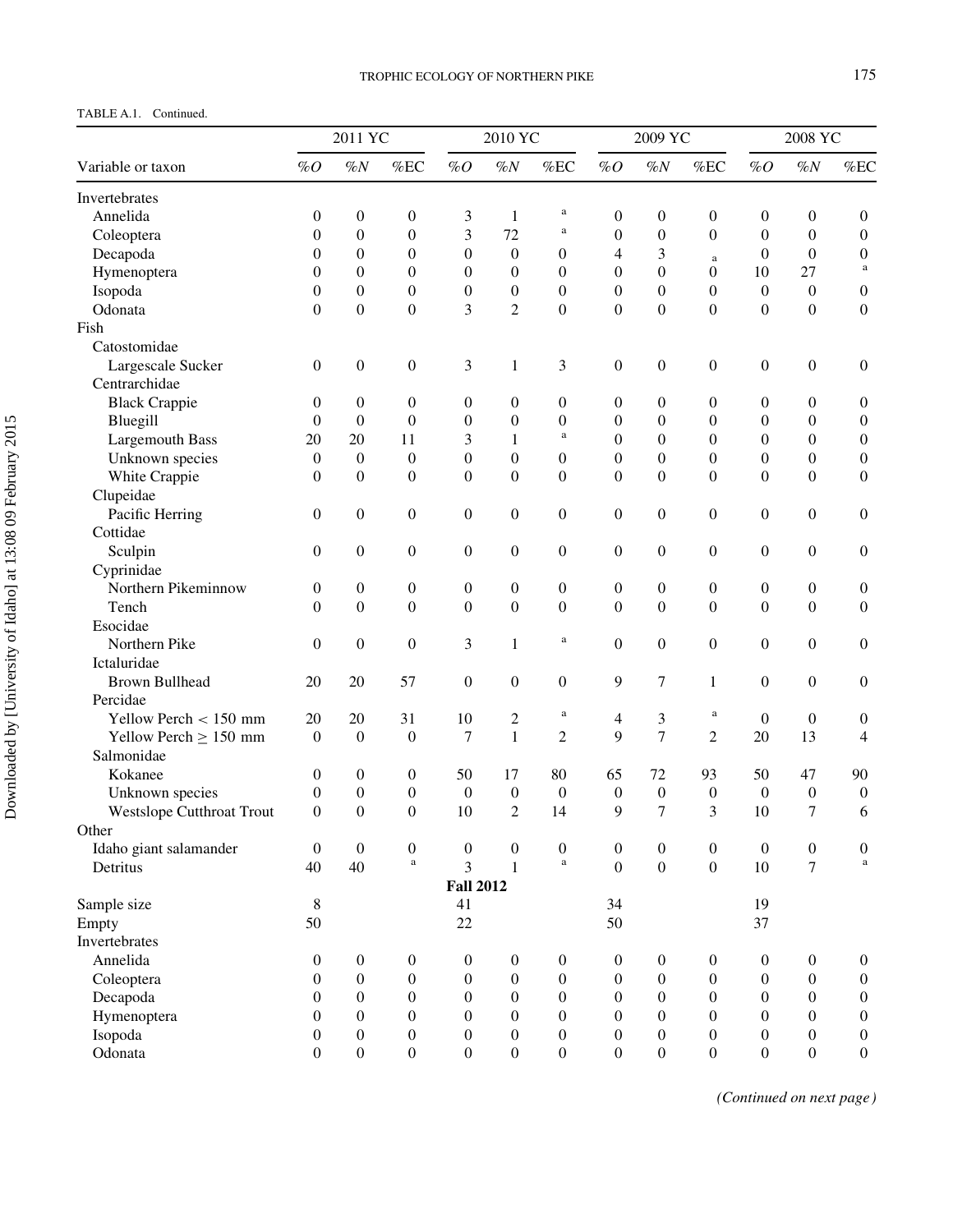## TABLE A.1. Continued.

|                                  | 2011 YC          |                          |                            |                  | 2010 YC                            |                              |                  | 2009 YC                  |                              | 2008 YC          |                  |                  |
|----------------------------------|------------------|--------------------------|----------------------------|------------------|------------------------------------|------------------------------|------------------|--------------------------|------------------------------|------------------|------------------|------------------|
| Variable or taxon                | $%$ O            | %N                       | $\%$ EC                    | $\% O$           | %N                                 | %EC                          | $%$ O            | %N                       | %EC                          | $\% O$           | $\%N$            | %EC              |
| Fish                             |                  |                          |                            |                  |                                    |                              |                  |                          |                              |                  |                  |                  |
| Catostomidae                     |                  |                          |                            |                  |                                    |                              |                  |                          |                              |                  |                  |                  |
| Largescale Sucker                | $\boldsymbol{0}$ | $\boldsymbol{0}$         | $\boldsymbol{0}$           | $\mathfrak{2}$   | $\mathbf{1}$                       | $\mathfrak{2}$               | $\,$ 8 $\,$      | $\tau$                   | $\boldsymbol{7}$             | $\boldsymbol{0}$ | $\boldsymbol{0}$ | $\boldsymbol{0}$ |
| Centrarchidae                    |                  |                          |                            |                  |                                    |                              |                  |                          |                              |                  |                  |                  |
| <b>Black Crappie</b>             | $\mathbf{0}$     | $\boldsymbol{0}$         | $\boldsymbol{0}$           | 16               | 19                                 | $\overline{c}$               | 8                | $\tau$                   | $\rm{a}$                     | $\boldsymbol{0}$ | $\boldsymbol{0}$ | $\boldsymbol{0}$ |
| Bluegill                         | 60               | 67                       | 63                         | 9                | 28                                 | $\mathbf{1}$                 | 13               | 25                       | 0                            | $\boldsymbol{0}$ | $\boldsymbol{0}$ | $\boldsymbol{0}$ |
| <b>Largemouth Bass</b>           | $\boldsymbol{0}$ | $\mathbf{0}$             | $\boldsymbol{0}$           | $\boldsymbol{2}$ | $\mathbf{1}$                       | $\mathbf{1}$                 | $\,8\,$          | $\tau$                   | $\rm{a}$                     | $\boldsymbol{0}$ | $\boldsymbol{0}$ | $\boldsymbol{0}$ |
| Unknown species                  | $\boldsymbol{0}$ | $\boldsymbol{0}$         | $\boldsymbol{0}$           | $\mathbf{2}$     | $\mathbf{1}$                       | $\rm{a}$                     | $\boldsymbol{0}$ | $\boldsymbol{0}$         | $\theta$                     | $\,8$            | 8                | $\mathbf{1}$     |
| White Crappie                    | $\boldsymbol{0}$ | $\boldsymbol{0}$         | $\mathbf{0}$               | $\boldsymbol{0}$ | $\boldsymbol{0}$                   | $\boldsymbol{0}$             | $\boldsymbol{0}$ | $\boldsymbol{0}$         | $\mathbf{0}$                 | $\boldsymbol{0}$ | $\boldsymbol{0}$ | $\boldsymbol{0}$ |
| Clupeidae                        |                  |                          |                            |                  |                                    |                              |                  |                          |                              |                  |                  |                  |
| Pacific Herring                  | $\boldsymbol{0}$ | $\boldsymbol{0}$         | $\boldsymbol{0}$           | $\boldsymbol{0}$ | $\boldsymbol{0}$                   | $\boldsymbol{0}$             | $\boldsymbol{0}$ | $\boldsymbol{0}$         | $\boldsymbol{0}$             | $\boldsymbol{0}$ | $\boldsymbol{0}$ | $\boldsymbol{0}$ |
| Cottidae                         |                  |                          |                            |                  |                                    |                              |                  |                          |                              |                  |                  |                  |
| Sculpin                          | $\boldsymbol{0}$ | $\boldsymbol{0}$         | $\boldsymbol{0}$           | $\boldsymbol{0}$ | $\boldsymbol{0}$                   | $\boldsymbol{0}$             | $\boldsymbol{0}$ | $\boldsymbol{0}$         | $\boldsymbol{0}$             | $\boldsymbol{0}$ | $\boldsymbol{0}$ | $\boldsymbol{0}$ |
| Cyprinidae                       |                  |                          |                            |                  |                                    |                              |                  |                          |                              |                  |                  |                  |
| Northern Pikeminnow              | $\boldsymbol{0}$ | $\boldsymbol{0}$         | $\boldsymbol{0}$           | $\boldsymbol{0}$ | $\boldsymbol{0}$                   | $\boldsymbol{0}$             | 4                | 4                        | 8                            | $\boldsymbol{0}$ | $\boldsymbol{0}$ | $\boldsymbol{0}$ |
| Tench                            | $\boldsymbol{0}$ | $\boldsymbol{0}$         | $\overline{0}$             | $\boldsymbol{0}$ | $\boldsymbol{0}$                   | $\boldsymbol{0}$             | $\boldsymbol{0}$ | $\boldsymbol{0}$         | $\overline{0}$               | $\boldsymbol{0}$ | $\boldsymbol{0}$ | $\boldsymbol{0}$ |
| Esocidae                         |                  |                          |                            |                  |                                    |                              |                  |                          |                              |                  |                  |                  |
| Northern Pike                    | $\boldsymbol{0}$ | $\boldsymbol{0}$         | $\boldsymbol{0}$           | $\boldsymbol{0}$ | 0                                  | $\boldsymbol{0}$             | $\boldsymbol{0}$ | $\boldsymbol{0}$         | $\boldsymbol{0}$             | $\boldsymbol{0}$ | $\boldsymbol{0}$ | $\boldsymbol{0}$ |
| Ictaluridae                      |                  |                          |                            |                  |                                    |                              |                  |                          |                              |                  |                  |                  |
| <b>Brown Bullhead</b>            | $\boldsymbol{0}$ | $\boldsymbol{0}$         | $\boldsymbol{0}$           | 5                | 3                                  | 3                            | $\overline{4}$   | $\overline{\mathcal{A}}$ | $\mathbf{1}$                 | $\boldsymbol{0}$ | $\boldsymbol{0}$ | $\boldsymbol{0}$ |
| Percidae                         |                  |                          |                            |                  |                                    |                              |                  |                          |                              |                  |                  |                  |
| Yellow Perch $< 150$ mm          | 40               | 33                       | 37                         | 28               | 25                                 | 10                           | 8                | 7                        | $\mathbf{1}$                 | 8                | 8                | $\rm{a}$         |
| Yellow Perch $\geq 150$ mm       | $\boldsymbol{0}$ | $\boldsymbol{0}$         | $\boldsymbol{0}$           | 14               | 8                                  | 33                           | 13               | 11                       | 10                           | 25               | 23               | $\boldsymbol{7}$ |
| Salmonidae                       |                  |                          |                            |                  |                                    |                              |                  |                          |                              |                  |                  |                  |
| Kokanee                          |                  | $\boldsymbol{0}$         | $\boldsymbol{0}$           |                  |                                    | 48                           | 21               | 18                       | 63                           | 33               | 38               | 82               |
|                                  | $\boldsymbol{0}$ | $\boldsymbol{0}$         | $\boldsymbol{0}$           | 9                | 6                                  | $\boldsymbol{0}$             | $\boldsymbol{0}$ | $\boldsymbol{0}$         | $\boldsymbol{0}$             | 8                | 8                |                  |
| Unknown species                  | $\boldsymbol{0}$ | $\boldsymbol{0}$         |                            | $\boldsymbol{0}$ | $\boldsymbol{0}$                   |                              |                  |                          | 10                           |                  | 15               | 5<br>5           |
| <b>Westslope Cutthroat Trout</b> | $\boldsymbol{0}$ |                          | $\boldsymbol{0}$           | $\boldsymbol{0}$ | $\boldsymbol{0}$                   | $\boldsymbol{0}$             | 8                | 7                        |                              | 17               |                  |                  |
| Other                            |                  |                          |                            |                  |                                    |                              |                  |                          |                              |                  |                  |                  |
| Idaho giant salamander           | $\boldsymbol{0}$ | $\boldsymbol{0}$         | $\boldsymbol{0}$           | $\boldsymbol{0}$ | $\boldsymbol{0}$<br>$\overline{7}$ | $\boldsymbol{0}$<br>$\rm{a}$ | $\boldsymbol{0}$ | $\boldsymbol{0}$         | $\boldsymbol{0}$<br>$\rm{a}$ | $\boldsymbol{0}$ | $\boldsymbol{0}$ | $\boldsymbol{0}$ |
| Detritus                         | $\boldsymbol{0}$ | $\boldsymbol{0}$         | $\mathbf{0}$               | 12               |                                    |                              | 4                | $\overline{4}$           |                              | $\boldsymbol{0}$ | $\mathbf{0}$     | $\boldsymbol{0}$ |
|                                  |                  |                          |                            | Spring 2013      |                                    |                              |                  |                          |                              |                  |                  |                  |
| Sample size                      | 112              |                          |                            | 93               |                                    |                              | 28               |                          |                              | 16               |                  |                  |
| Empty                            | 41               |                          |                            | 46               |                                    |                              | 32               |                          |                              | 44               |                  |                  |
| Invertebrates                    |                  |                          | a                          |                  |                                    | a                            |                  |                          | a                            |                  |                  |                  |
| Annelida                         | 3                | 2                        |                            | 2                | 1                                  |                              | 5                | 8                        |                              | $\boldsymbol{0}$ | 0                | $\boldsymbol{0}$ |
| Coleoptera                       | $\boldsymbol{0}$ | $\boldsymbol{0}$         | $\boldsymbol{0}$           | $\boldsymbol{0}$ | $\boldsymbol{0}$                   | $\boldsymbol{0}$             | $\boldsymbol{0}$ | 0                        | $\boldsymbol{0}$             | $\boldsymbol{0}$ | 0                | $\boldsymbol{0}$ |
| Decapoda                         | $\boldsymbol{0}$ | $\boldsymbol{0}$         | $\boldsymbol{0}$           | $\boldsymbol{0}$ | $\boldsymbol{0}$                   | $\boldsymbol{0}$             | $\boldsymbol{0}$ | $\boldsymbol{0}$         | $\mathbf{0}$                 | $\mathbf{0}$     | $\overline{0}$   | $\boldsymbol{0}$ |
| Hymenoptera                      | $\boldsymbol{0}$ | $\boldsymbol{0}$         | $\overline{0}$<br>$\rm{a}$ | $\boldsymbol{0}$ | $\overline{0}$                     | $\mathbf{0}$                 | $\boldsymbol{0}$ | $\boldsymbol{0}$         | $\mathbf{0}$                 | $\overline{0}$   | $\boldsymbol{0}$ | $\boldsymbol{0}$ |
| Isopoda                          | 3                | 5                        |                            | $\boldsymbol{0}$ | $\overline{0}$                     | $\mathbf{0}$                 | $\boldsymbol{0}$ | 0                        | $\boldsymbol{0}$             | $\boldsymbol{0}$ | 0                | $\boldsymbol{0}$ |
| Odonata                          | $\boldsymbol{0}$ | $\boldsymbol{0}$         | $\boldsymbol{0}$           | $\boldsymbol{0}$ | $\boldsymbol{0}$                   | $\boldsymbol{0}$             | $\boldsymbol{0}$ | $\boldsymbol{0}$         | $\mathbf{0}$                 | $\boldsymbol{0}$ | $\boldsymbol{0}$ | $\boldsymbol{0}$ |
| Fish                             |                  |                          |                            |                  |                                    |                              |                  |                          |                              |                  |                  |                  |
| Catostomidae                     |                  |                          |                            |                  |                                    |                              |                  |                          |                              |                  |                  |                  |
| Largescale Sucker                | $\boldsymbol{0}$ | $\boldsymbol{0}$         | $\boldsymbol{0}$           | $\boldsymbol{0}$ | $\boldsymbol{0}$                   | $\boldsymbol{0}$             | 5                | $\overline{2}$           | 15                           | $\boldsymbol{0}$ | $\boldsymbol{0}$ | $\boldsymbol{0}$ |
| Centrarchidae                    |                  |                          |                            |                  |                                    |                              |                  |                          |                              |                  |                  |                  |
| <b>Black Crappie</b>             | $\overline{4}$   | 3                        | $\rm{a}$                   | 4                | $\overline{4}$                     | 1                            | $\boldsymbol{0}$ | $\boldsymbol{0}$         | $\boldsymbol{0}$             | 13               | 8                | 14               |
| Bluegill                         | 3                | $\overline{\mathcal{L}}$ | a                          | $\theta$         | $\overline{0}$                     | $\overline{0}$               | 0                | $\mathbf{0}$             | $\mathbf{0}$                 | $\boldsymbol{0}$ | $\mathbf{0}$     | $\boldsymbol{0}$ |
| <b>Largemouth Bass</b>           | $\overline{0}$   | $\mathbf{0}$             | $\boldsymbol{0}$           | $\overline{0}$   | $\overline{0}$                     | $\mathbf{0}$                 | $\mathbf{0}$     | $\mathbf{0}$             | $\mathbf{0}$                 | $\boldsymbol{0}$ | $\theta$         | $\boldsymbol{0}$ |
| Unknown species                  | $\boldsymbol{0}$ | $\boldsymbol{0}$         | $\boldsymbol{0}$           | $\boldsymbol{0}$ | 0                                  | $\boldsymbol{0}$             | $\boldsymbol{0}$ | $\boldsymbol{0}$         | $\boldsymbol{0}$             | 13               | 8                | $\rm{a}$         |
| White Crappie                    | 1                | 3                        | $\mathbf a$                | $\boldsymbol{0}$ | $\boldsymbol{0}$                   | $\boldsymbol{0}$             | $\boldsymbol{0}$ | $\boldsymbol{0}$         | $\boldsymbol{0}$             | $\boldsymbol{0}$ | $\boldsymbol{0}$ | $\boldsymbol{0}$ |

(Continued on next page )